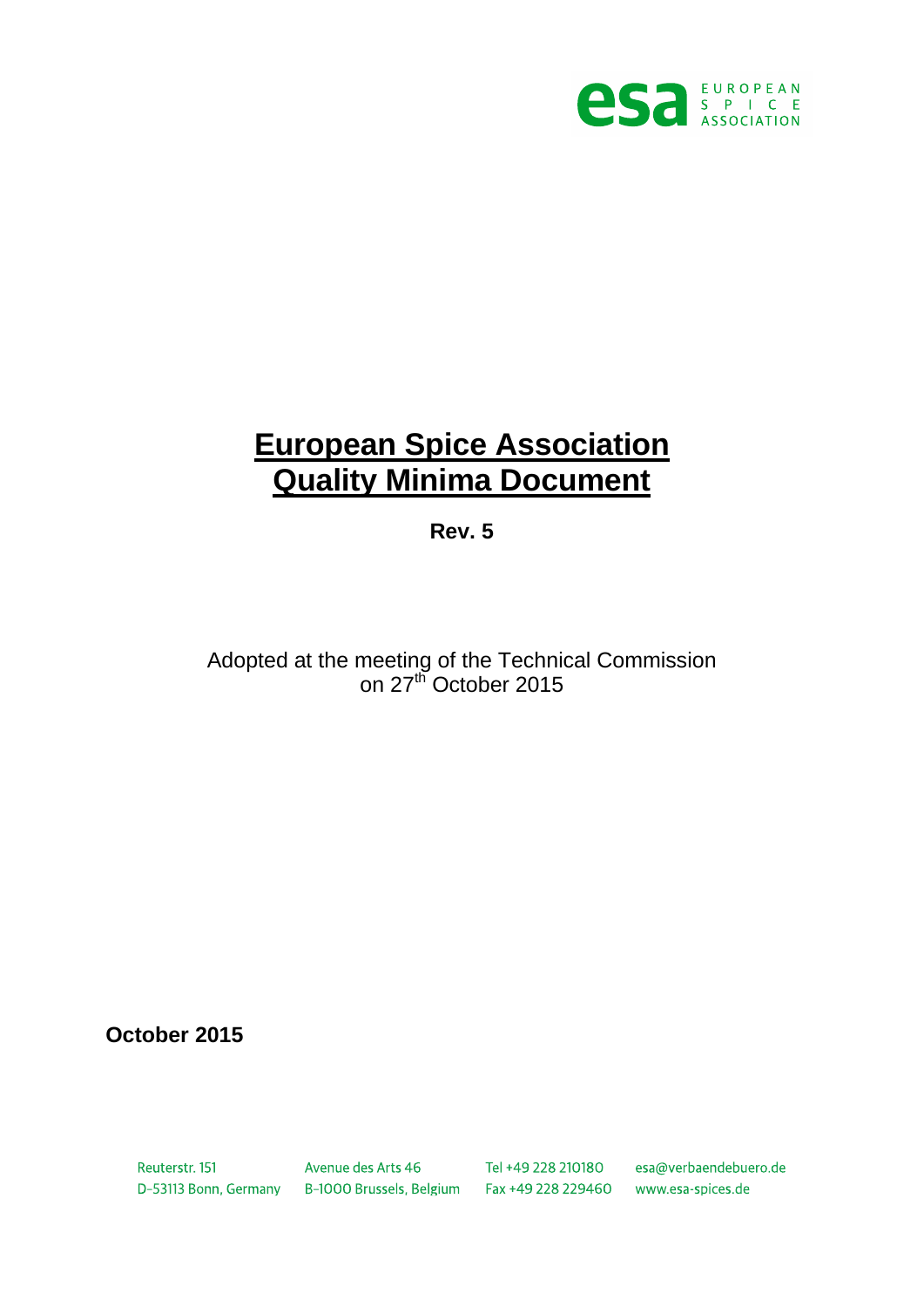# **European Spice Association Quality Minima Document**

# **Content**

- **1.** An introduction to the European Spice Association
- **2.** Purpose of the ESA Quality Requirements Minima
- **3.** Definitions
- **4.** Specifications for sampling, contaminants/residues, purity, sensory properties

| <b>Appendix I</b>   | Chemical / physical parameters                    |
|---------------------|---------------------------------------------------|
| <b>Appendix II</b>  | Recommended analytical methods                    |
| <b>Appendix III</b> | Other documents for information                   |
| <b>Appendix IV</b>  | Legal requirements for herbs and spices in the EU |
| <b>Appendix V</b>   | <b>ESA dehydration factors</b>                    |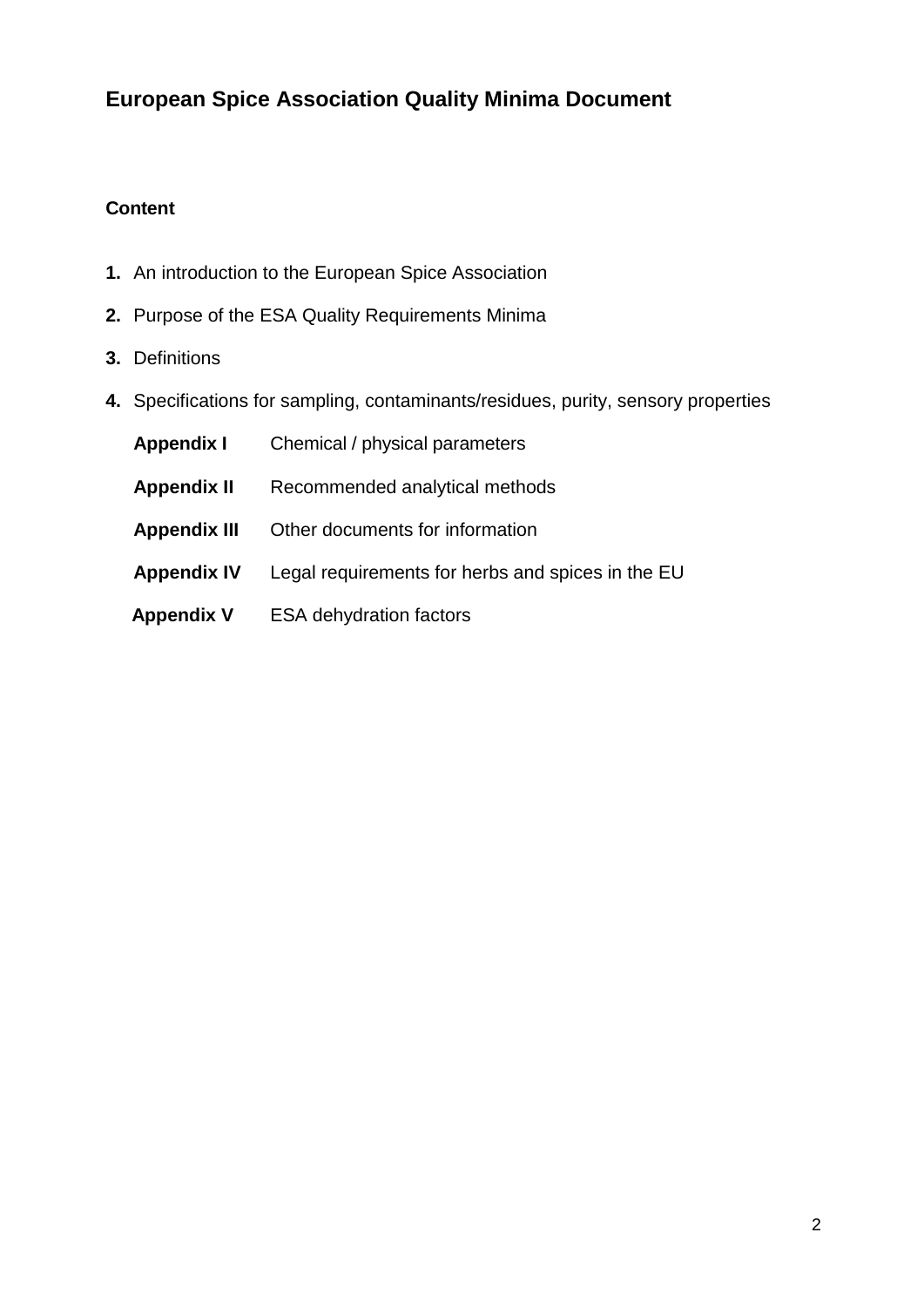# **1. An Introduction to the European Spice Association**

The European Spice Association, ESA, is the umbrella organisation of the European spice industry. Members of ESA are the national federations of the spice industry in the member countries of the European Union, Switzerland and Turkey. Associated membership of ESA is also available to national or international associations or organizations representing exporters/traders at origin and processors, packers/traders or associations from European countries (other than the European Union) that are able to satisfy the membership requirement.

Companies within the European Union (EU), European Free Trade Association (EFTA) and Turkey with a major involvement in the processing, packing and/or marketing of herbs and spice products may apply for direct membership of ESA.

Objectives of the Association:

- Represent the interests of its members with the representative bodies and departments of the European Union, as well as international institutions and organizations;
- Promote the interests of members in respect of the products concerned and to protect the image of the products and the sector;
- Promote the consumers' and customers' interest:
- Investigate subjects of common interest to the members in the scientific, legislative, technological and economic fields.

ESA is member of the International Organisation of Spice Trade Associations (IOSTA) and supports its objectives.

For further information on the European Spice Association Quality Minima Document, please contact the ESA office:

> European Spice Association Reuterstraße 151 D-53113 Bonn **Germany**

Tel: 00 49 228 210 180 Fax: 00 49 228 229 460 E-Mail: esa@verbaendebuero.de http://esa-spices.org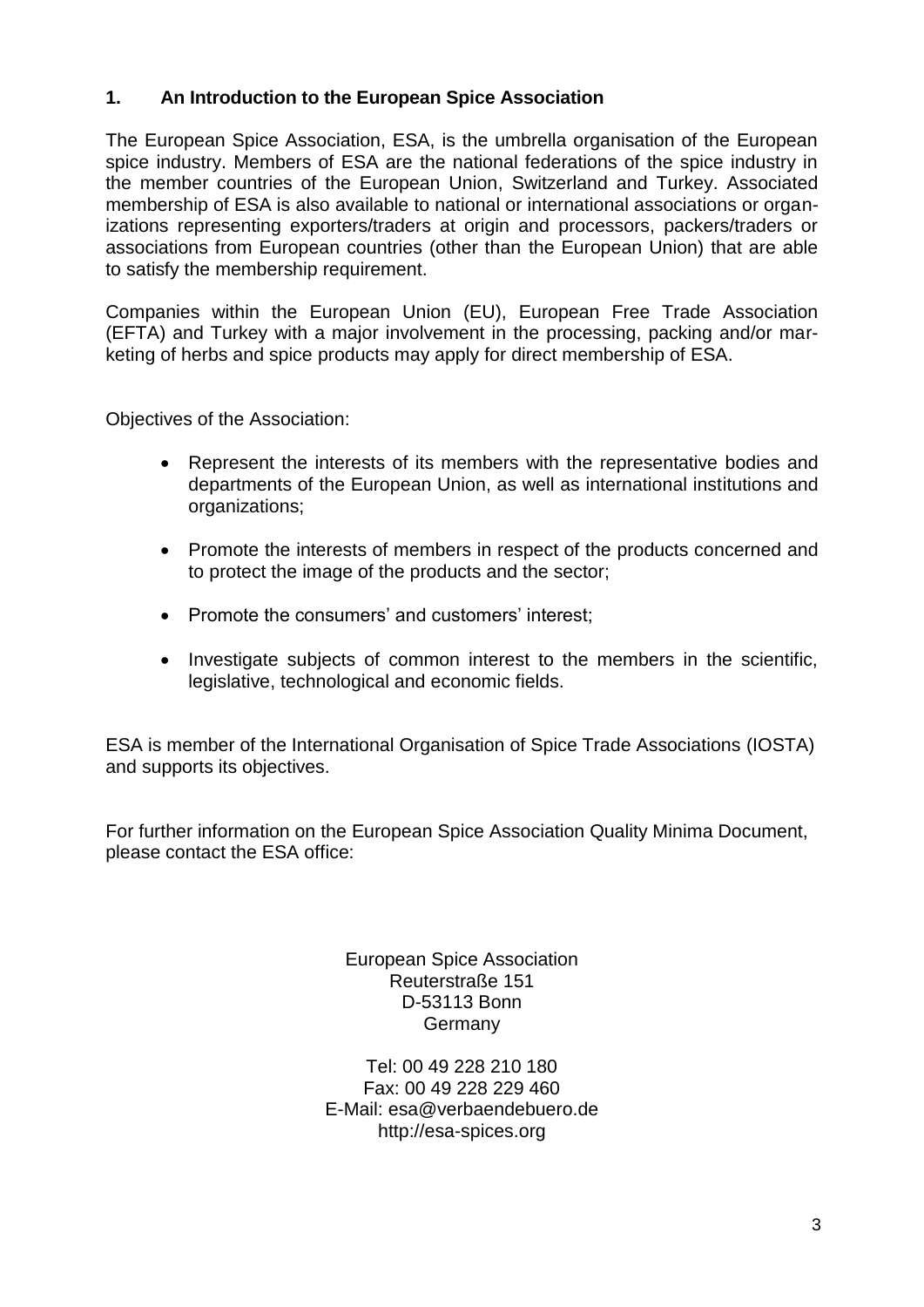# **2. Scope of the Quality Minima Document**

This document describes the quality minima for dried herbs and spices, which should be demanded by buyers when these products are purchased for further processing within the EU.

This document applies to "business to business" transactions; it does not extend to products for direct sale to the final consumer.

All products that have already been further processed (for example grinding, microbial reduction) are not in the scope of this document, unless otherwise stated.

# **3. Purpose of the ESA Quality Minima Document**

The purpose of this document is to ensure that herbs and spices, as agricultural commodities, have been grown, harvested and further treated to ensure that the products meet the requirements of this quality minima document.

To achieve this objective ESA supports the principles of Good Agricultural Practice (GAP) and Good Manufacturing Practice (GMP). These principles serve all parties involved in the supply chain as they focus on prevention and control rather than reconditioning which is not always technologically possible.

The harvest, cultivation, transport and post-harvest conditions should ensure the material is stored and handled in such a way as to prevent adulteration, contamination and the growth of micro-organisms.

# **4. Definitions**

# 4.1. Extraneous matter:

All matter from the specific plant other than the desired part. Investigations by visual checks, not microscopic.

# 4.2. Foreign matter:

All matter that is foreign to the plant. Foreign matter can be hazardous or nonhazardous. Hazardous material includes other foreign vegetable matter with allergenic or toxic properties, sharp objects in addition to glass, metal, stones, wood etc.

4.3. Traces:

Low levels of volatiles (in general  $< 0.5$ %) for which analytical quantification by using ISO 6571 is not accurate and reliable. The sensorial flavouring properties should be agreed between buyer and seller.

#### 4.4. Good Agricultural Practice (GAP) in the Use of Pesticides (Codex Alimentarius Definition):

"GAP" includes the nationally authorised safe uses of pesticides under actual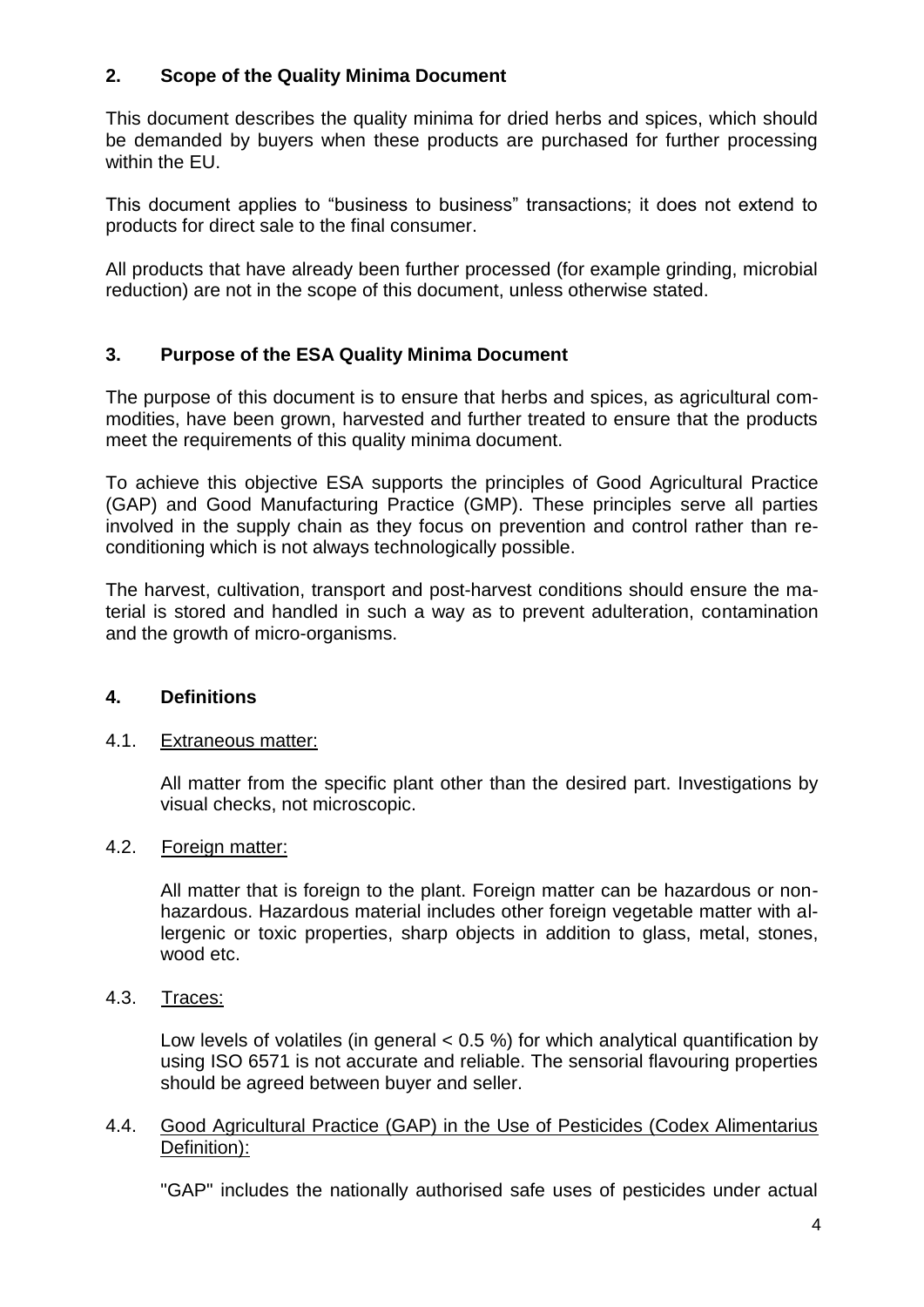conditions necessary for effective and reliable pest control. It encompasses a range of levels of pesticide applications up to the highest authorised use, applied in a manner, which leaves a residue, which is the smallest amount practicable.

Authorised safe uses are determined at the national level and include nationally registered or recommended uses, which take into account public and occupational health and environmental safety considerations. Actual conditions include any stage in the production, storage, transport, distribution and processing of food commodities and animal feed.

The term 'pesticides' is used to summarize a group of active ingredients, which are used for the control of crop pests, crop diseases and weeds, stock protection, animal ectoparasites and pests in public health. Residues should be the smallest amount practicable, legal limits must not be exceeded.

#### 4.5. Traceability:

The traceability of food and any other substance intended to be, or expected to be, incorporated into a food shall be established at all stages of production, processing and distribution.

Food business operators shall be able to identify any person from whom they have been supplied with a food or any substance intended to be, or expected to be, incorporated into a food.

Food business operators shall have in place systems and procedures to identify the other businesses to which their products have been supplied. (see Article 18 of Regulation (EC) No 178/2002, page 4 of this document).

This means

- each processor should be able to ensure that foodstuffs entering the premises are traceable to the supplier;
- each processor should be able to ensure that foodstuffs leaving the control of the business are traceable to the immediate customer.

#### 4.6. Codex Classification of Foods and Animal Feeds [\(CAC/MISC\)](javascript:InfoOpener(41))

Definition of herbs and spices at: [\(http://www.codexalimentarius.net/web/standard\\_list.do?lang=en\)](file://///server/alle/KOLLEGEN/AppData/Local/Microsoft/Windows/Temporary%20Internet%20Files/AppData/Local/Temp/notes903E3D/(http:/www.codexalimentarius.net/web/standard_list.do%3flang=en))

#### **5. Relevant ESA documents:**

Available at: [www.esa-spices.org](http://www.esa-spices.org/) are:

- ESA definition of culinary herbs and spices
- ESA list of culinary herbs and spices
- ESA Adulteration Awareness Paper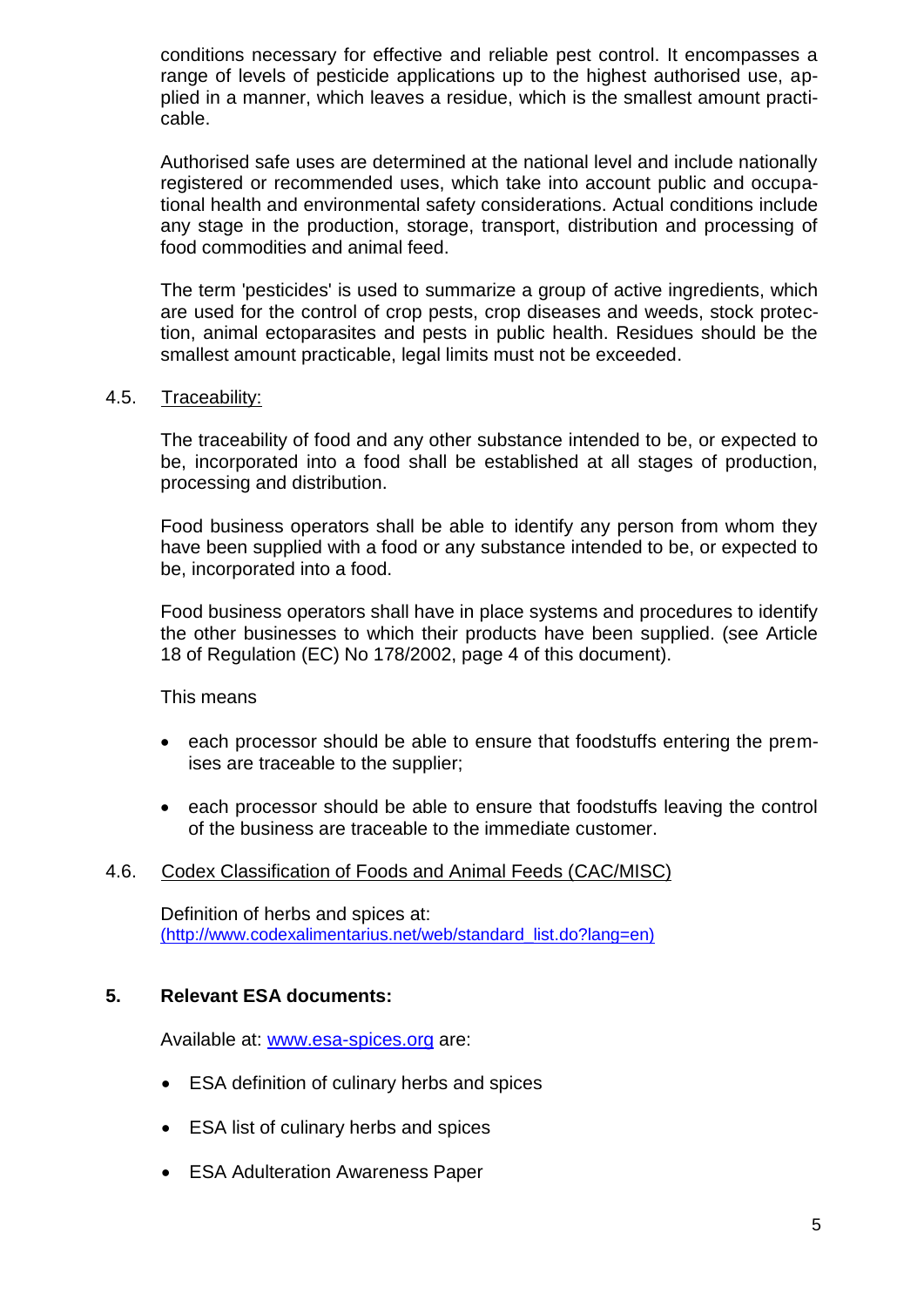# **6. European Spice Association Specifications of Quality Minima for Herbs and Spices**

| <b>SUBJECT</b>                                         |                                                                                                                                                                                                               |
|--------------------------------------------------------|---------------------------------------------------------------------------------------------------------------------------------------------------------------------------------------------------------------|
| Sampling                                               | <b>ISO 948</b><br>For mycotoxins: See the relevant Commission Regulation at:<br>www.esa-spices.org                                                                                                            |
| <b>CHEMICAL/</b><br><b>PHYSICAL</b><br><b>ANALYSIS</b> |                                                                                                                                                                                                               |
| Ash                                                    | For values see appendix I; for analysis see appendix II                                                                                                                                                       |
| Acid Insoluble Ash                                     | For values see appendix I; for analysis see appendix II                                                                                                                                                       |
| Moisture                                               | For values see appendix I; for analysis see appendix II                                                                                                                                                       |
| <b>Volatile Oil</b>                                    | For values see appendix I; for analysis see appendix II                                                                                                                                                       |
| <b>Water Activity</b>                                  | Water activity is a key parameter that affects microbiological growth.<br>Therefore ESA recommends a target value of max. 0.65.                                                                               |
| <b>Bulk Density</b>                                    | Due to methodology variability both method and value should be<br>agreed between buyer and seller.                                                                                                            |
| Microbiology                                           | The product shall be free from microorganisms at such levels<br>which may represent a hazard to health.                                                                                                       |
|                                                        | If the product is treated to reduce microbial loads before being im-<br>ported into destination country the treatment will be such as to ren-<br>der/ensure the microbiological safety of consumers.          |
|                                                        | Specific requirements to be agreed between buyer and seller.                                                                                                                                                  |
| <b>CONTAMINANTS/</b><br><b>RESIDUES</b>                |                                                                                                                                                                                                               |
| <b>Pesticides</b>                                      | Shall be utilised in accordance with good agricultural practice.<br>Application and residue limits must comply with existing EU and/or<br>national legislation.                                               |
| <b>Heavy Metals</b>                                    | Must comply with national / EU legislation (e.g. cadmium, lead).                                                                                                                                              |
| Mycotoxins                                             | Herbs and spices must be grown, harvested, handled and stored in<br>such a manner as to prevent the occurrence of mycotoxins. If found,<br>levels must comply with existing national and / or EU legislation. |
| Allergens                                              | <b>Refer to ESA Position Statement</b>                                                                                                                                                                        |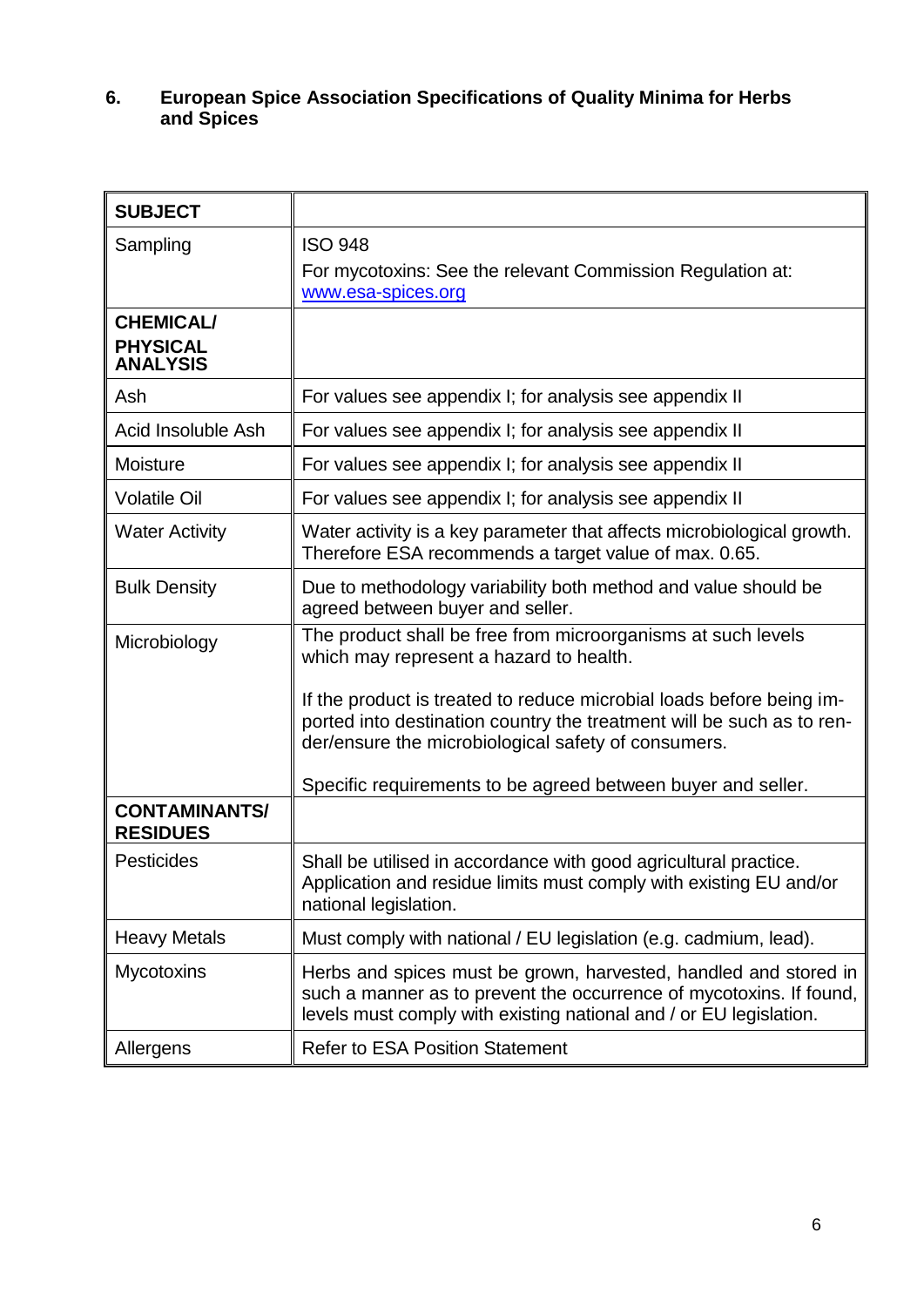| <b>Treatments</b>                   | Only legally permitted processing procedures may be applied in<br>any treatment used for product quality or safety.                                                                                                                                                                                                                                                                                      |  |  |
|-------------------------------------|----------------------------------------------------------------------------------------------------------------------------------------------------------------------------------------------------------------------------------------------------------------------------------------------------------------------------------------------------------------------------------------------------------|--|--|
|                                     | EC approved fumigants may be used in accordance with<br>manufacturers' instructions but this must be indicated on the<br>accompanying documents. Ethylene oxide (ETO) treatment has<br>been banned under European legislation. This ban covers both<br>material with treated within and outside of the EU (i.e. the use of<br>material that has been ETO treated before importation is also<br>illegal). |  |  |
|                                     | Irradiation, at present, does not have full consumer acceptability,<br>so the treatment has to be agreed between buyer and seller. If it is<br>agreed irradiation is only permitted in EU approved irradiation<br>plants. However EU legislation requires that the irradiated product<br>is declared at all levels within the food chain.                                                                |  |  |
|                                     | Members of ESA support the use of environmentally friendly<br>fumigants (Montreal protocol) and non-toxic processes (e.g.<br>microbial reduction under pressure, steam treatment).                                                                                                                                                                                                                       |  |  |
|                                     | All products subject to processing (for example grinding, microbial<br>reduction) are not in the scope of this document, unless otherwise<br>stated.                                                                                                                                                                                                                                                     |  |  |
| <b>PURITY</b>                       |                                                                                                                                                                                                                                                                                                                                                                                                          |  |  |
| <b>Botanical Species</b>            | In compliance with Food Law Regulations. If not regulated:                                                                                                                                                                                                                                                                                                                                               |  |  |
|                                     | ESA list of Culinary Herbs and Spices, or to be agreed between<br>buyer and seller.                                                                                                                                                                                                                                                                                                                      |  |  |
| Adulteration                        | Must be free from.                                                                                                                                                                                                                                                                                                                                                                                       |  |  |
| Infestation                         | Should be free in practical terms from live and/or dead insects,<br>insect fragments and rodent contamination visible to the naked eye<br>(corrected if necessary for abnormal vision).                                                                                                                                                                                                                  |  |  |
| <b>Extraneous matter</b>            | Herbs max. 2%, Spices max. 1% by weight                                                                                                                                                                                                                                                                                                                                                                  |  |  |
| <b>Foreign Matter</b>               | The European food operator has to evaluate if products fully com-<br>ply with safety requirements before selling them to the final con-<br>sumer. If not, additional processing will be necessary.                                                                                                                                                                                                       |  |  |
| <b>SENSORY</b><br><b>PROPERTIES</b> | Must be free from off odour or off flavor.                                                                                                                                                                                                                                                                                                                                                               |  |  |
| <b>PACKAGING</b>                    | The packaging must not be a source of contamination or migration,<br>should be food grade and must protect the product quality during<br>transportation and storage.                                                                                                                                                                                                                                     |  |  |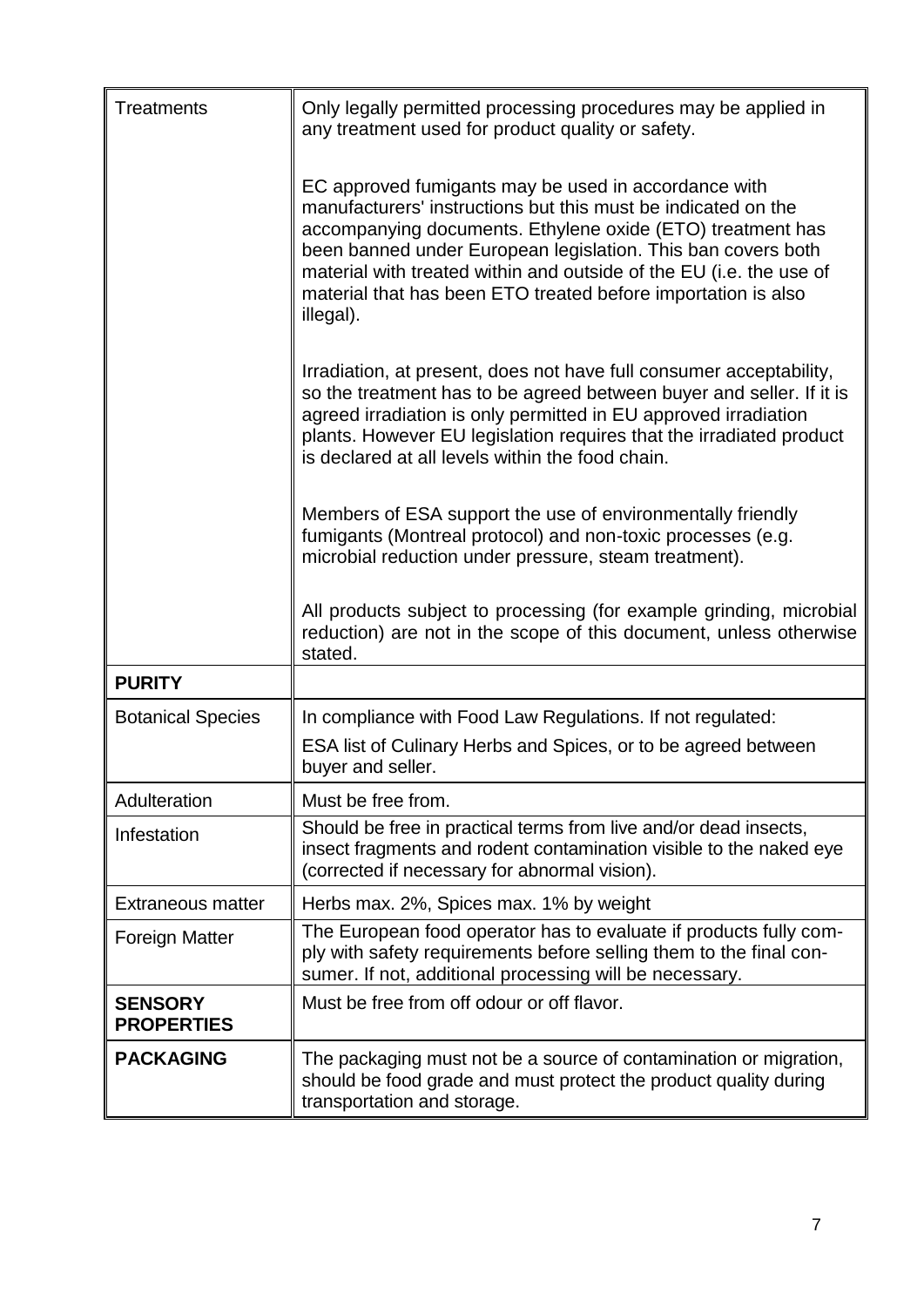| PRODUCT <sup>1)</sup>                                                             | <b>ASH</b><br>$%$ W/W<br><b>MAX</b> * | <b>AIA</b><br>$%$ W/W<br><b>MAX</b> * | H <sub>2</sub> 0<br>$%$ W/W<br><b>MAX</b> * | V/O<br>ml/100g<br>MIN *                                                                 | <b>NOTES</b>                                                                                                                                                                                                                                 |
|-----------------------------------------------------------------------------------|---------------------------------------|---------------------------------------|---------------------------------------------|-----------------------------------------------------------------------------------------|----------------------------------------------------------------------------------------------------------------------------------------------------------------------------------------------------------------------------------------------|
| <b>ANISE</b>                                                                      | 9.0                                   | 2.5                                   | 12                                          | 1.0                                                                                     |                                                                                                                                                                                                                                              |
| <b>BASIL</b>                                                                      | 16                                    | 2.0                                   | 12                                          | 0.5                                                                                     |                                                                                                                                                                                                                                              |
| <b>CARAWAY</b>                                                                    | 8.0                                   | 1.5                                   | 13                                          | 2.5                                                                                     |                                                                                                                                                                                                                                              |
| <b>CARDAMOM</b>                                                                   | 9.0                                   | 2.5                                   | 12                                          | 4.0                                                                                     |                                                                                                                                                                                                                                              |
| <b>CELERY SEED</b>                                                                | 12                                    | 3.0                                   | 11                                          | 1.5                                                                                     |                                                                                                                                                                                                                                              |
| <b>CELERY LEAVES</b>                                                              | 20                                    | 1.0                                   | 8.0                                         | Traces**                                                                                |                                                                                                                                                                                                                                              |
| <b>CHERVIL</b>                                                                    | 17                                    | 2.0                                   | 8.0                                         | Traces**                                                                                |                                                                                                                                                                                                                                              |
| <b>CHILLI</b>                                                                     | 10                                    | 1.6                                   | 11                                          |                                                                                         |                                                                                                                                                                                                                                              |
| <b>CHIVES</b>                                                                     | 13                                    | 2.0                                   | 8.0                                         | Traces**                                                                                |                                                                                                                                                                                                                                              |
| <b>CINNAMON</b><br>(CEYLON)<br>(CASSIA)                                           | 7.0                                   | 2.0                                   | 14                                          | $0.7 - 1.0$<br>(ISO 6539<br>ISO 6538)<br>Depending<br><b>on</b><br>botanical<br>species | The use of $SO2$ is only<br>permitted<br>for<br>Ceylon<br>cinnamon, Annex III part B<br>Directive 95/2/EC<br>Styrene off notes can be<br>through<br>prevented<br>the<br>control of moisture content<br>throughout<br>the<br>supply<br>chain. |
| <b>CLOVES</b>                                                                     | 7.0                                   | 0.5                                   | 12                                          | 14                                                                                      |                                                                                                                                                                                                                                              |
| <b>CORIANDER</b><br><b>SEED</b><br>Microcarpum<br>Macrocarpum<br><b>CORIANDER</b> | 7.0<br>15                             | 1.5<br>1.0                            | 12<br>8.0                                   | 0.6<br>Traces**<br>Traces**                                                             |                                                                                                                                                                                                                                              |
| <b>LEAVES</b>                                                                     |                                       |                                       |                                             |                                                                                         |                                                                                                                                                                                                                                              |
| <b>CUMIN</b>                                                                      | 14                                    | 3.0                                   | 13                                          | 1.5                                                                                     |                                                                                                                                                                                                                                              |
| <b>DILL SEED</b>                                                                  | 10                                    | 2.5                                   | 12 <sub>2</sub>                             | 1.0                                                                                     |                                                                                                                                                                                                                                              |
| <b>DILL TOPS</b>                                                                  | 15                                    | 2.0                                   | 8.0                                         | Traces**                                                                                |                                                                                                                                                                                                                                              |
| <b>FENNEL</b>                                                                     | 10                                    | 2.0                                   | 12                                          | 1.5                                                                                     |                                                                                                                                                                                                                                              |
| <b>FENUGREEK</b>                                                                  | 7.0                                   | 1.5                                   | 11                                          | Traces**                                                                                |                                                                                                                                                                                                                                              |
| <b>GALANGAL</b><br>(ground)                                                       | 9.0                                   | 4.0                                   | 10                                          | Traces**                                                                                |                                                                                                                                                                                                                                              |
| <b>GARLIC</b><br><b>PRODUCTS</b>                                                  | 6.0                                   | 0.5                                   | 6.5                                         |                                                                                         | Due to the hygroscopic<br>nature of these products<br>lower moisture content<br>may be required                                                                                                                                              |

**Appendix I Chemical / physical parameters;** dry base for ASH, AIA, V/O

\* see Appendix II;

\*\* see page 4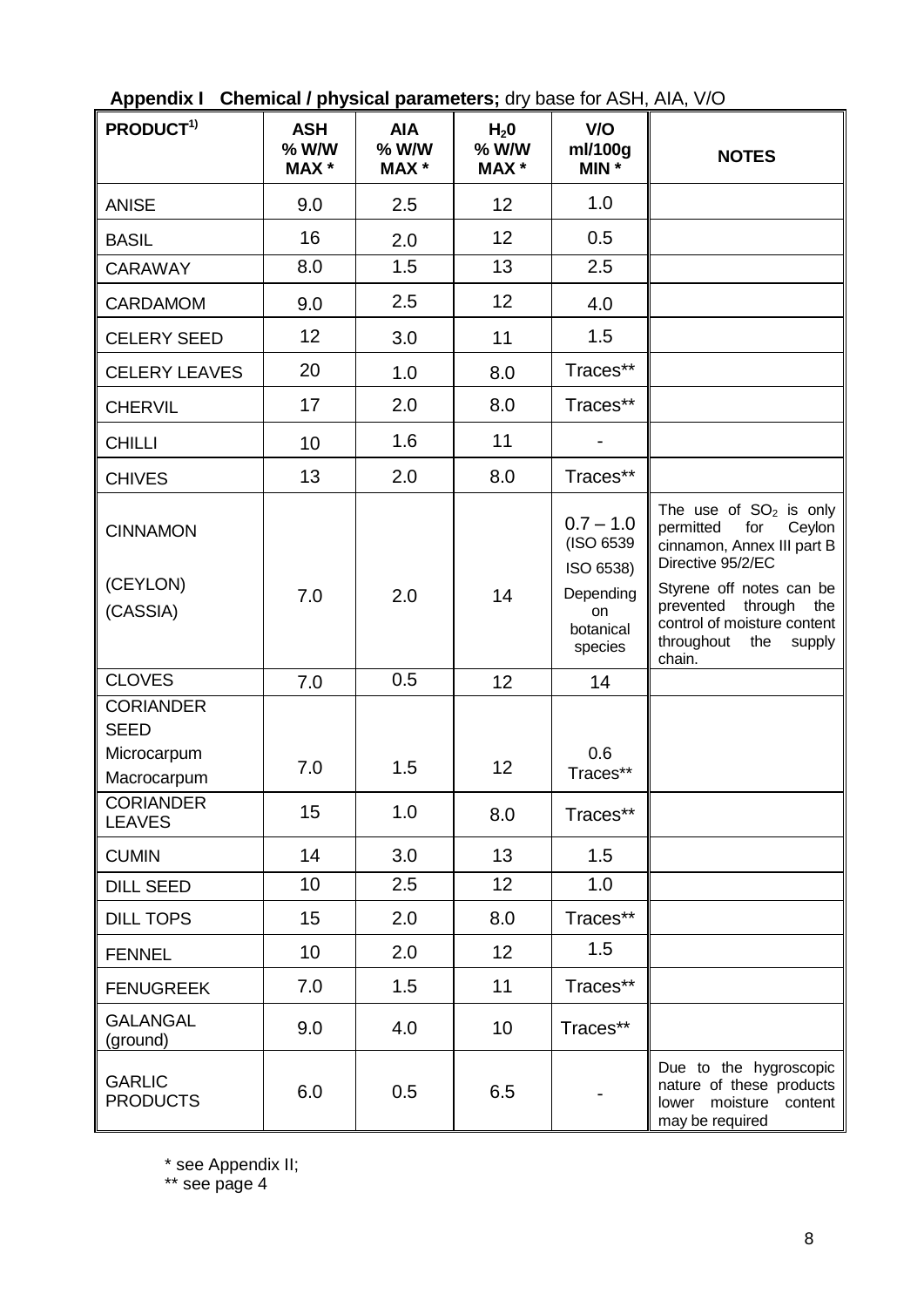| PRODUCT <sup>1)</sup>                          | <b>ASH</b><br>% W/W<br><b>MAX</b> * | <b>AIA</b><br>% W/W<br><b>MAX</b> * | H <sub>2</sub> 0<br>% W/W<br>MAX *      | V/O<br>ml/100g<br>MIN *            | <b>NOTES</b>                                                                                           |
|------------------------------------------------|-------------------------------------|-------------------------------------|-----------------------------------------|------------------------------------|--------------------------------------------------------------------------------------------------------|
| <b>GINGER</b>                                  | 8.0                                 | 2.0                                 | 12                                      | 1.5                                |                                                                                                        |
| <b>JUNIPER</b><br><b>BERRIES</b>               | 5.0                                 | 1.0                                 | 16                                      | 1.4                                |                                                                                                        |
| <b>LAUREL LEAVES</b>                           | 7.0                                 | 2.0                                 | 8.0                                     | 1.0                                |                                                                                                        |
| <b>LEMON GRASS</b>                             | 8.0                                 | 2.5                                 | 10                                      | Traces**                           |                                                                                                        |
| <b>MACE</b>                                    | 4.0                                 | 0.5                                 | 10                                      | 5.0                                |                                                                                                        |
| <b>MARJORAM</b>                                | 10                                  | 2.0                                 | 12                                      | 0.7                                |                                                                                                        |
| <b>MUSTARD</b>                                 | 6.5                                 | 1.0                                 | 10                                      |                                    |                                                                                                        |
| <b>NUTMEG</b>                                  | 3.0                                 | 0.5                                 | 10                                      | $5 - 6.5$<br>Depending<br>on grade |                                                                                                        |
| <b>ONION</b><br><b>PRODUCTS</b><br>Allium cepa | 5.0                                 | 0.5                                 | $6.0 - 8.0$<br>(depending<br>on origin) | ۰                                  | Due to the hygroscopic<br>nature of these products<br>moisture<br>lower<br>content<br>may be required. |
| <b>OREGANO</b>                                 | 10                                  | 2.0                                 | 12                                      | 1.5                                |                                                                                                        |
| <b>PAPRIKA</b><br><b>POWDER</b>                | 10                                  | 2.0                                 | 11                                      | $\qquad \qquad \blacksquare$       |                                                                                                        |
| <b>PARSLEY</b>                                 | 14                                  | 1.5                                 | 7.5                                     | Traces**                           | English origin is not<br>covered.                                                                      |
| PEPPER BLACK                                   | 7.0                                 | 1.5                                 | 12                                      | 2.0                                |                                                                                                        |
| PEPPER WHITE                                   | 3.5                                 | 0.3                                 | 12                                      | 1.5                                |                                                                                                        |
| <b>PEPPER GREEN</b><br>(dried)                 | 3.0                                 | 0.3                                 | $13*$                                   | 1.0                                | * If freeze dried: 8 %                                                                                 |
| <b>PIMENTO</b><br>Jamaica<br>Other origins     | 4,5<br>5.0                          | 0.4<br>1.0                          | 12 <sub>2</sub><br>12 <sub>2</sub>      | 3.0<br>2.0                         |                                                                                                        |
| PINK PEPPER<br>(Schinus)                       | 7.0                                 | 1.8                                 | $14*$                                   | 2.0                                | * If freeze dried: 8 %                                                                                 |
| POPPY SEEDS                                    | 8                                   | 1                                   | 8                                       | n.a.                               |                                                                                                        |

\* see Appendix II;

\*\* see page 4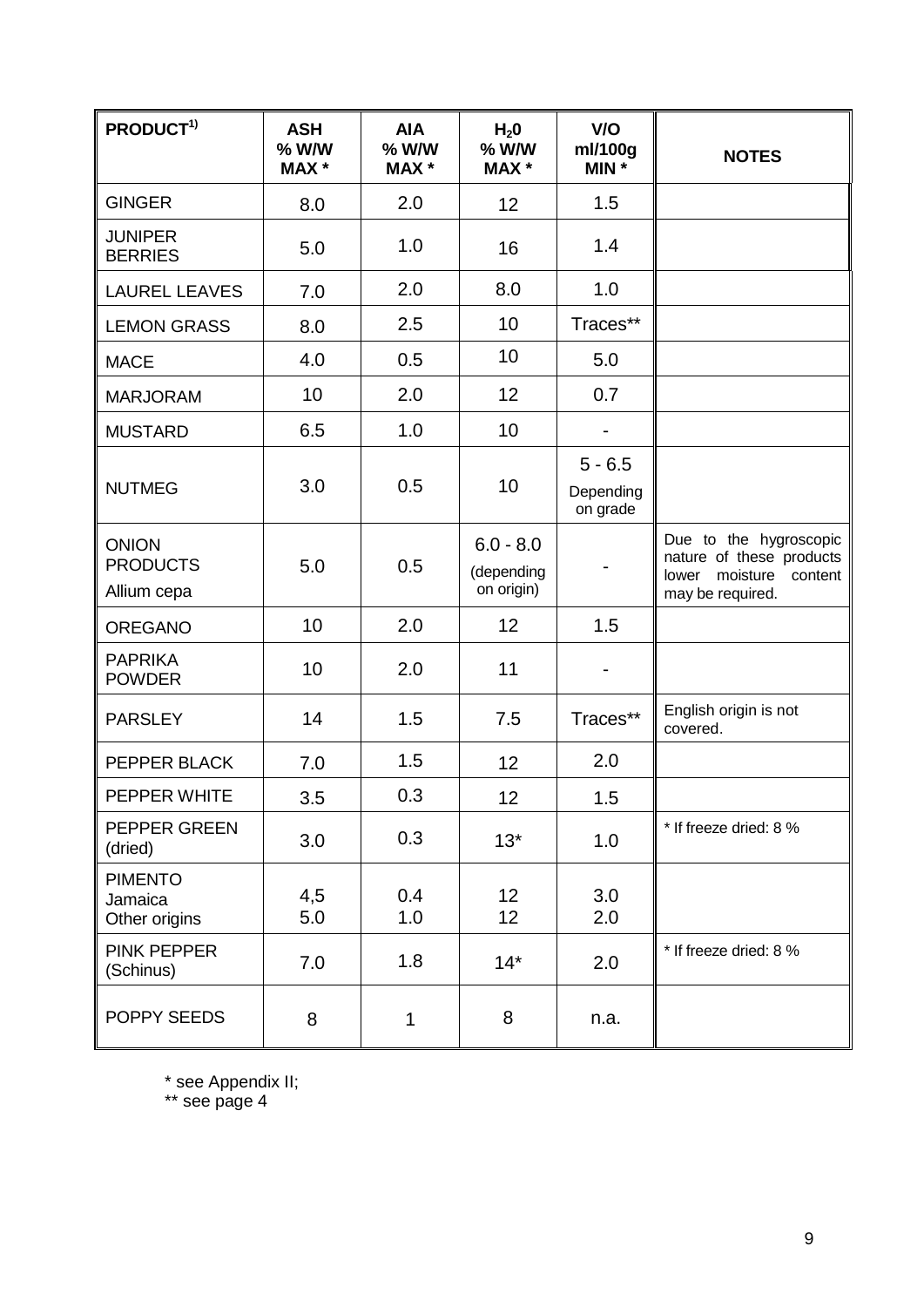| PRODUCT <sup>1)</sup>                            | <b>ASH</b><br>% W/W<br>MAX * | <b>AIA</b><br>$%$ W/W<br><b>MAX</b> * | H <sub>2</sub> 0<br>$%$ W/W<br><b>MAX</b> * | V/O<br>ml/100g<br>MIN *      | <b>NOTES</b> |
|--------------------------------------------------|------------------------------|---------------------------------------|---------------------------------------------|------------------------------|--------------|
| <b>ROSEMARY</b>                                  | 8.0                          | 1.0                                   | 10                                          | 1.0                          |              |
| <b>SAFFRON WHOLE</b>                             | 8.0                          | 1.0                                   | 12 <sub>2</sub>                             | $\qquad \qquad \blacksquare$ |              |
| <b>SAFFRON</b><br><b>GROUND</b>                  | 8.0                          | 1.5                                   | 10                                          | $\overline{\phantom{a}}$     |              |
| <b>SAGE</b>                                      | 12 <sub>2</sub>              | 2.0                                   | 12 <sub>2</sub>                             | 1.5                          |              |
| SAVOURY -<br>Mountain Type (wild<br>grown)       | 12 <sub>2</sub>              | 1.0                                   | 12 <sup>2</sup>                             | 0.5                          |              |
| SAVOURY-<br>Garden Type<br>(cultivated)          | 12 <sub>2</sub>              | $\overline{4}$                        | 12                                          | 1.5                          |              |
| <b>SPEARMINT</b>                                 | 12 <sub>2</sub>              | 2.5                                   | 13                                          | 0.5                          |              |
| <b>STAR ANISE</b>                                | 3.0                          | 0.5                                   | 8.0                                         | 7.0                          |              |
| <b>TARRAGON</b>                                  | 12 <sub>2</sub>              | 1.5                                   | 8.0                                         | 0.5                          |              |
| <b>THYME</b>                                     | 12 <sub>2</sub>              | 3.5                                   | 12                                          | 1.0                          |              |
| <b>TURMERIC</b><br><b>WHOLE</b><br><b>GROUND</b> | 8.0<br>9.0                   | 2.0<br>2.5                            | 12 <sup>2</sup><br>10                       | 2.5<br>1.5                   |              |

1) The parameters listed shall apply to the whole product unless otherwise specified.

\* see Appendix II \*\* see page 4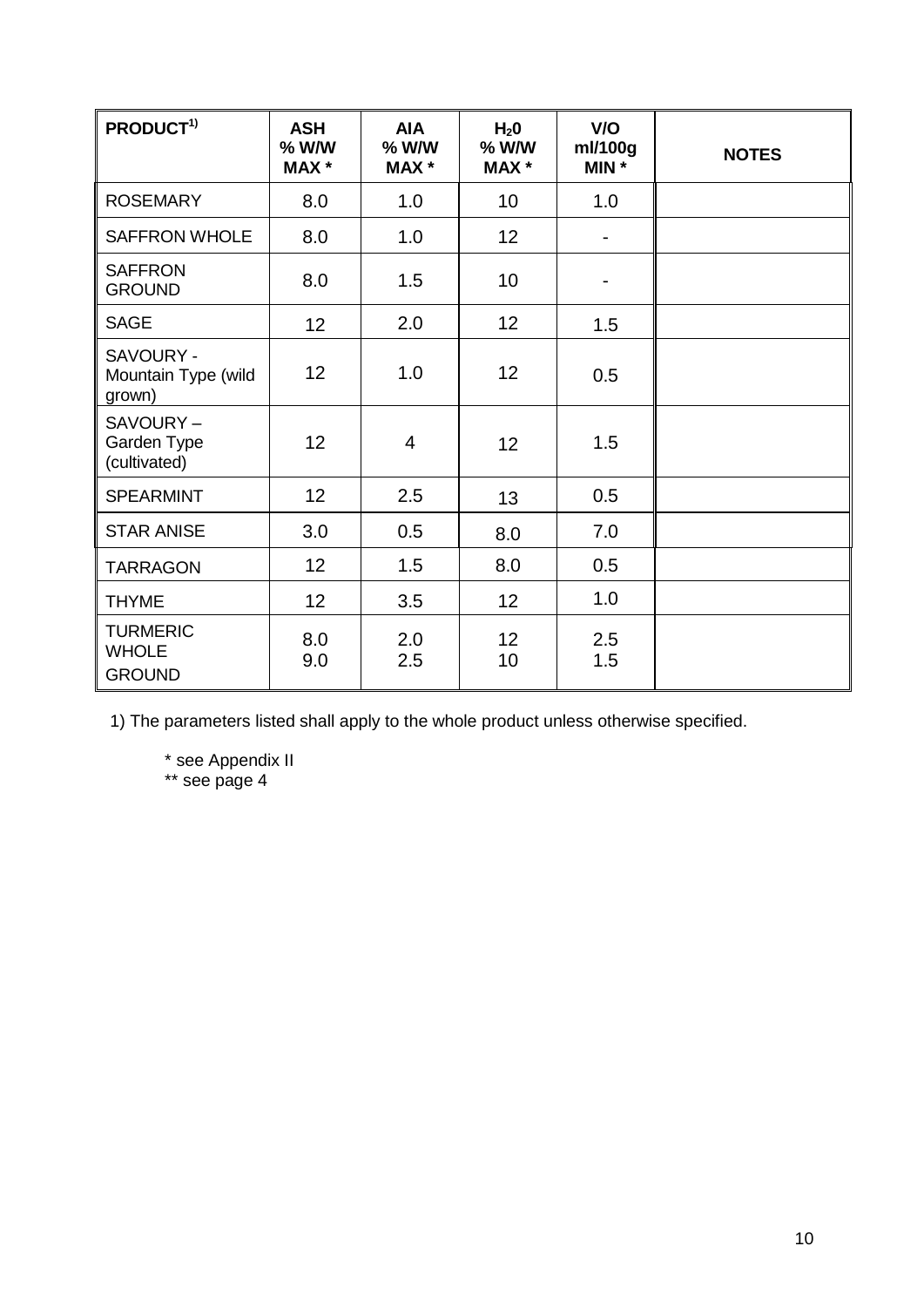# **Appendix II Recommended analytical methods**

Unless otherwise agreed between buyer and seller, ESA recommends the following methods:

- 1. Spices and condiments Sampling EN ISO 948 2009
- 2. Spices and condiments Preparation of a ground sample for analysis ISO 2825 - 1981
- 3. Spices and condiments Determination of extraneous matter and foreign matter content ISO 927 – 2009 *(see definition chapter 5)*
- 4. Spices and condiments Determination of total ash ISO 928 1997
- 5. Spices and condiments Determination of acid insoluble ash ISO 930 1997
- 6. Spices and condiments Determination of moisture content (Entrainment method) ISO 939 - 1980
- 7. Spices and condiments Determination of volatile oil EN ISO 6571 2009
- 8. Analysis of spices and condiments Determination of loss in mass of capsicum and allium species and of dried vegetables by vacuum oven drying – DIN 10236 (German standard)

These methods are available at the national standardisation bodies or at [www.iso.org](http://www.iso.org/) (click on ISO store)

#### **Appendix III Other documents for information**

To help suppliers meet the requirements of the ESA quality minima the following documents may be beneficial:

- 1. Code of hygienic practice for spices and dried aromatic plants CAC/RCP 42 1995, Codex Alimentarius Commission
- 2. Manual on the Packaging of dried herbs and spices prepared by the International Trade Centre, ITC, Geneva 1999, ISBN 92-9137-114-9
- 3. With respect to cleaning and reconditioning, ESA supports the principles of Section 8 "Cleaning and Reconditioning" of the Clean Spices Booklet issued by ASTA, October 2000
- 4. Guidelines for the application of the Hazard Analysis Critical Control point (HACCP) system Alinorm 93/13 A App. II Codex Alimentarius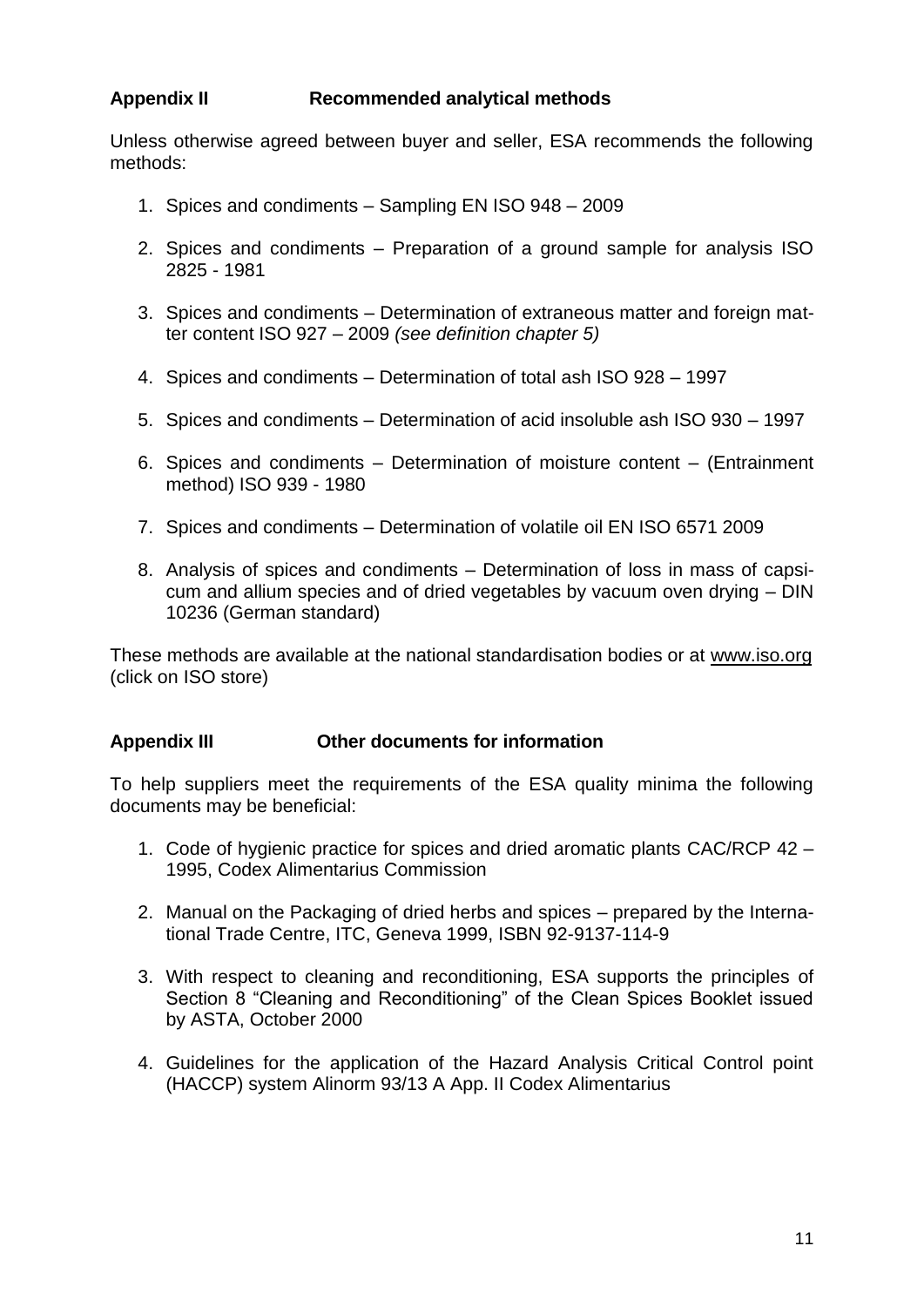# **Legal requirements for herbs and spices in the EU**

In Europe there is European or national legislation applicable to herbs and spices. For example, the following legal requirements set by the EU-Commission apply to herbs and spices (Documents are available at http://europa.eu.int/eur-lex/lex/).

General legislation:

 Regulation (EC) No 178/2002 of 28 January 2002 laying down the **general principles and requirements of food law**, establishing the European Food Safety Authority and laying down procedures in matters of food safety (O.J. L 31, 1.2.2002)

This regulation addresses amongst others, risk analysis (Art. 6), precautionary principle (Art. 7), food safety requirements (Art. 14), traceability (Art. 18).

#### Labelling:

 REGULATION (EU) No 1169/2011 OF THE EUROPEAN PARLIAMENT AND OF THE COUNCIL of 25 October 2011 on the provision of **food information to consumers**, amending Regulations (EC) No 1924/2006 and (EC) No 1925/2006 of the European Parliament and of the Council, and repealing Commission Directive 87/250/EEC, Council Directive 90/496/EEC, Commission Directive 1999/10/EC, Directive 2000/13/EC of the European Parliament and of the Council, Commission Directives 2002/67/EC and 2008/5/EC and Commission Regulation (EC) No 608/2004 (O.J. L 304, 22.11.2011)

This Regulation allows the consumer to make an informed choice that suits both their dietary and food intolerance needs. ESA recommends that particular attention is paid to potential for cross contamination within the food chain. This includes items such as cereals containing gluten, peanuts (ground nuts), nuts, celery, mustard, sesame seeds and products thereof. These are within the legislation (see Annex II of the Regulation) identified amongst others as potential allergens within our industry. Also due to allergenic reactions of some consumers the addition of sulphur dioxide also has to be declared if the level is above 10 ppm.

Foodstuffs that have been treated with ionising must be labelled "irradiated" or "treated with ionising radiation".

- COMMISSION REGULATION (EC) No 41/2009 of 20 January 2009 concerning the composition and labelling of foodstuffs suitable for people intolerant to gluten (OJ L 16, 21.1.2009)
- Regulation (EC) No 1332/2008 of 16 December 2008 on **food enzymes** and amending Council Directive 83/417/EEC, Council Regulation (EC) No 1493/1999, Directive 2000/13/EC, Council Directive 2001/112/EC and Regulation (EC) No 258/97 (O.J. L 354, 31.12.2008)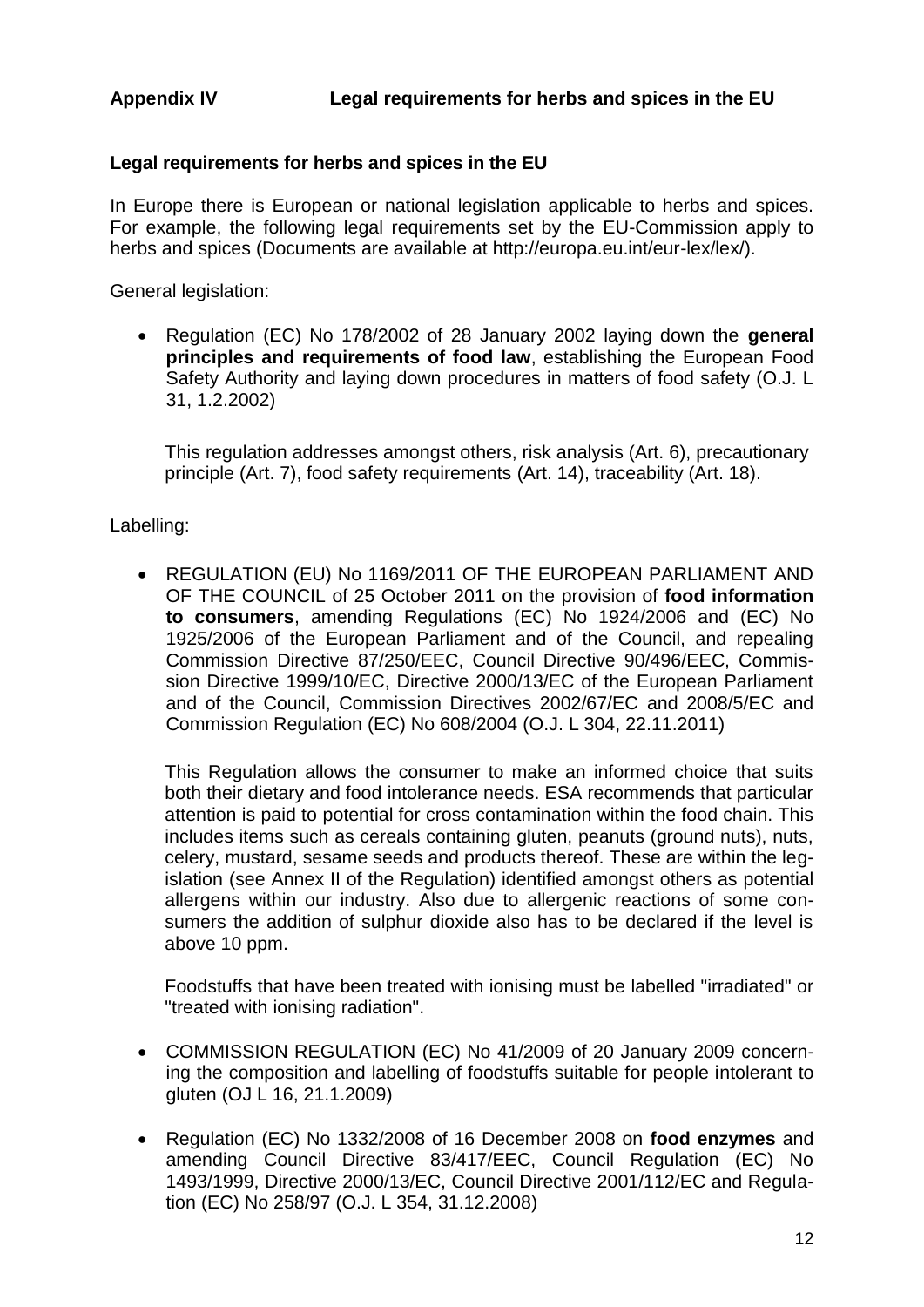- COMMISSION IMPLEMENTING REGULATION (EU) No 1321/2013 of 10 December 2013 establishing the Union list of authorised **smoke flavouring primary products for use as such in or on foods** and/or for the production of derived smoke flavourings (O.J. L 333 12.12.2013)
- Council Regulation (EC) No 834/2007 of 28 June 2007 on **organic production and labelling of organic products** and repealing Regulation (EEC) No 2092/91 (O.J. L 189, 20.06.2007)
- COMMISSION REGULATION (EC) No 889/2008 of 5 September 2008 laying down **detailed rules for the implementation of Council Regulation (EC) No 834/2007 on organic production and labelling of organic products with regard to organic production, labelling and control** (O.J. L 250, 18.09.2008)
- Council Regulation (EC) No 967/2008 of 29 September 2008 amending Regulation (EC) No 834/2007 on **organic production and labelling of organic products** (O.J. L 264, 3 October 2008)
- COMMISSION REGULATION (EU) No 271/2010 of 24 March 2010 amending Regulation (EC) No 889/2008 laying down detailed rules for the implementation of Council Regulation (EC) No 834/2007, as regards the **organic production logo** of the European Union (O. J. L 84 of 24 March 2010)
- COMMISSION REGULATION (EU) No 471/2010 of 31 May 2010 amending Regulation (EC) No 1235/2008, **as regards the list of third countries from which certain agricultural products obtained by organic production must originate to be marketed within the Union**

Contaminants:

 Regulation (EC) No 1881/2006 of 19 December 2006 setting maximum levels for **certain contaminants** in foodstuffs (O. J. L 364, 20.12.2006)

This regulation covers amongst others, mycotoxins and heavy metals such as cadmium, lead, and mercury.

For **aflatoxins** EU legislation covers only the spices Capsicum spp (dried fruits including chilies, chili powder, cavenne and paprika). Piper spp. (fruits thereof including white and black pepper), Myristica fragrans (nutmeg and mace), Zingiber officinale (ginger), Curcuma longa (turmeric). For other spices national (aflatoxin) legislation is applicable.

 COMMISSION REGULATION (EU) No 165/2010 of 26 February 2010 amending Regulation (EC) No 1881/2006 setting maximum levels for certain contaminants in foodstuffs as regards **aflatoxins** (O. J. L 50, 27.2.2010)

The Regulation extends the scope to mixtures of spices containing one or more of the abovementioned spices. Moreover it sets maximum limits for oilseeds such as mustard seeds, sesame seeds and poppy seeds.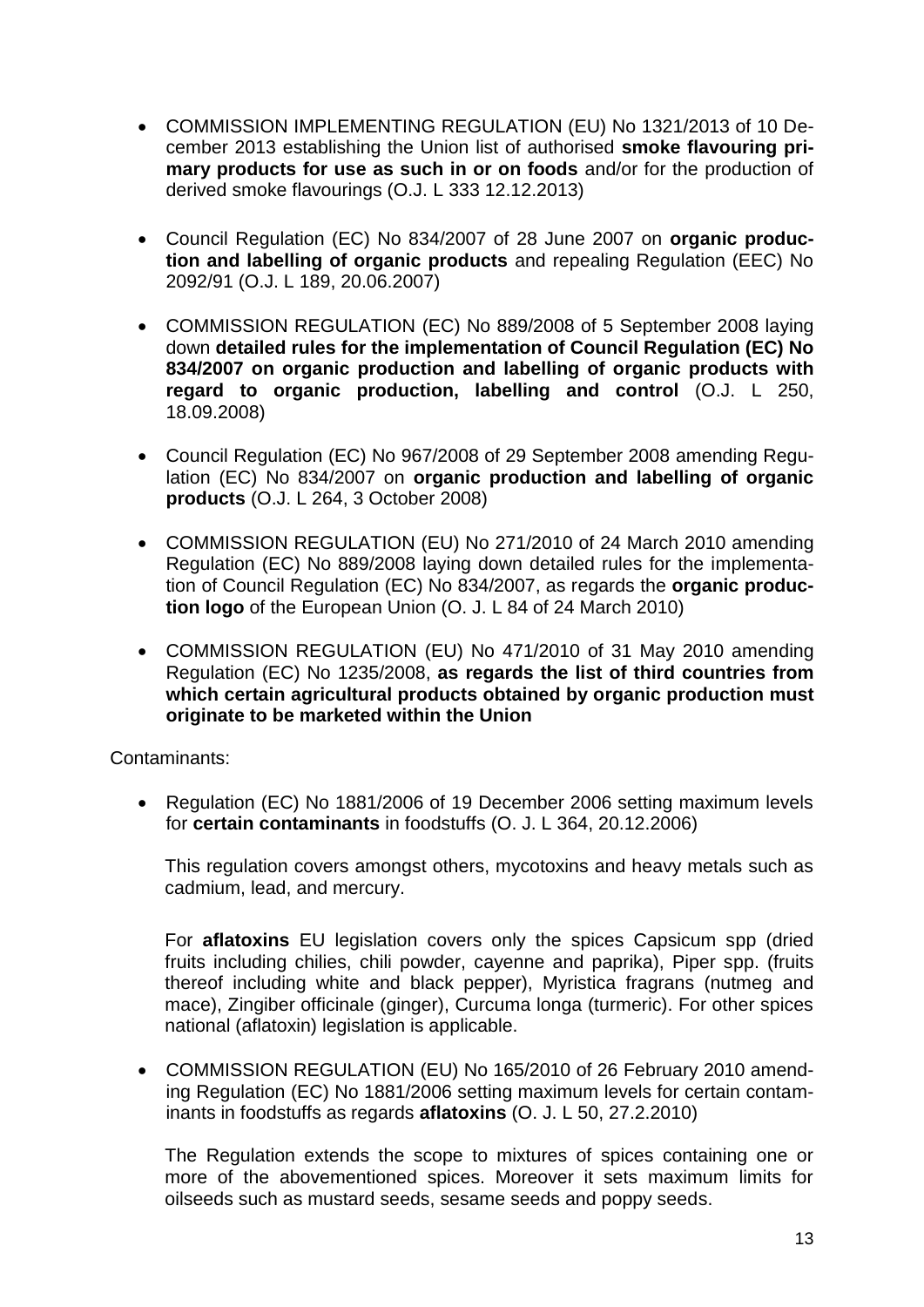COMMISSION REGULATION (EU) No 594/2012 of 5 July 2012 amending Regulation (EC) 1881/2006 as regards the maximum levels of the contaminants ochratoxin A, non-dioxin-like PCBs and melamine in foodstuffs (O.J. L 176, 6.7.2012)

The Regulation sets maximum limits for ochratoxin A in spices, including dried spices, as follows:

*Piper* spp (fruits thereof, including white and black pepper), *Myristica fragrans*  (nutmeg and mace), *Zingiber officinale* (ginger), *Curcuma longa* (turmeric) *Capsicum* spp. (dried fruits thereof, whole or ground, including chillies, chilli powder, cayenne and paprika) and mixtures of spices containing one of the abovementioned spices.

- COMMISSION REGULATION (EU) 2015/1933 of 27 October 2015 amending Regulation (EC) No 1881/2006 as regards **maximum levels for polycyclic aromatic hydrocarbons** in cocoa fibre, banana chips, food supplements, dried herbs and dried spices (O.J. L 282 of 28.10.2015)
- Regulation (EC) No. 401/2006 of 23 February 2006 laying down the **methods of sampling and analysis for the official control of levels of mycotoxins in foodstuffs** (O.J. L 70, 9. March 2006)

In this Regulation methods of sampling as well as precision criteria for methods of analysis for official control by enforcement authorities are defined.

 COMMISSION REGULATION (EU) No 178/2010 of 2 March 2010 amending Regulation (EC) No 401/2006 as regards groundnuts (peanuts), other oilseeds, tree nuts, apricot kernels, liquorice and vegetable oil (OJ L 52, 3.3.2010)

This Regulation establishes the official sampling plan for OTA.

#### **Guidance document for competent Authorities for the Control of Compliance with EU Legislation on Aflatoxins**

The document focuses mainly on the official control of aflatoxin contamination in food products. At:

http://ec.europa.eu/food/food/chemicalsafety/contaminants/docs/guidance-2010.pdf

 COMMISSION RECOMMENDATION of 3 December 2013 on the **reduction of the presence of dioxins**, furans and PCBs in feed and food (O.J. L 323, 4.12.2013)

The recommendation sets action levels for dioxins in fresh and dried herbs.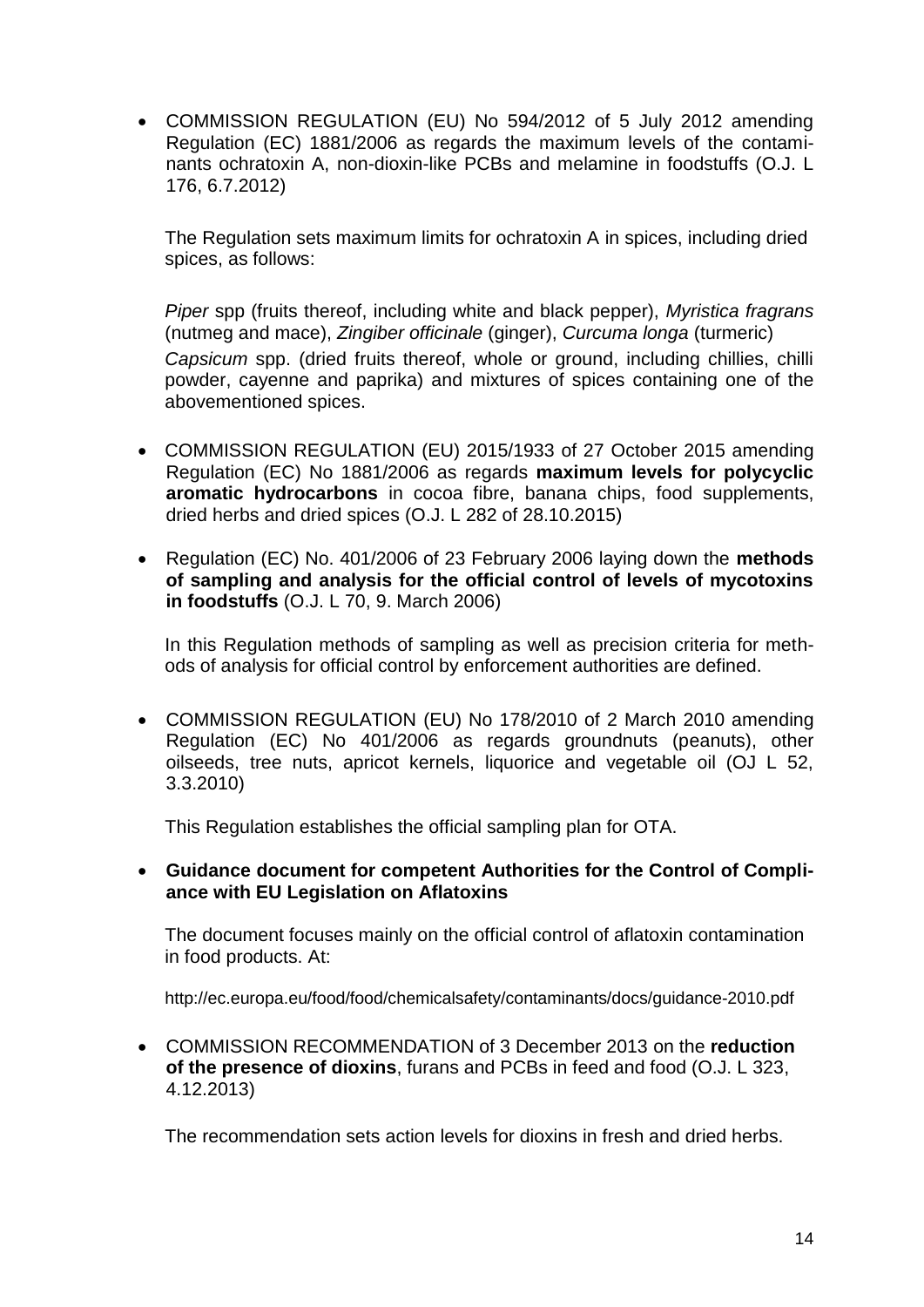Additives:

• Regulation (EC) No 1333/2008 of the European Parliament and of the Council of 16 December 2008 on **food additives**

This Regulation replaces the 3 EC Directives on food additives (colours, sweeteners and other food additives). The annexes of the Directives have been merged into one annex.

 COMMISSION REGULATION (EU) No 1129/2011 of 11 November 2011 amending Annex II to Regulation (EC) No 1333/2008 of the European Parliament and of the Council by establishing a Union list of **food additives** (O.J. L 295, 12.11.2011)

Spices and spice blends are included in the Annex as foodstuffs which may not contain added colours.

Specific limits for  $SO<sub>2</sub>$  are provided for dried ginger (150 ppm) and onion, garlic and shallot pulp (300 ppm).

SO<sup>2</sup> in cinnamon (*Cinnamomum zeylanicum*) is permitted as additive (150 mg/kg).

 Regulation (EC) No 1332/2008 of the European Parliament and of the Council of 16 December 2008 on **food enzymes** and amending Council Directive 83/417/EEC, Council Regulation (EC) No 1493/1999, Directive 2000/13/EC, Council Directive 2001/112/EC and Regulation (EC) No 258/97

This regulation requires that food enzymes are officially registered and permitted for use in foodstuffs. They are regarded as food ingredients and must be declared on the label.

 Regulation (EC) No 1334/2008 of the European Parliament and of the Council of 16 December 2008 on **flavourings and certain food ingredients with flavouring properties for use in and on foods** and amending Council Regulation (EEC) No 1601/91, Regulations (EC) No 2232/96 and (EC) No 110/2008 and Directive 2000/13/EC

This regulation fixes limits for active principles in composite food. Active principles may be incorporated into food by herbs and spices or flavourings or other food ingredients with flavouring properties.

 COMMISSION REGULATION (EC) No 669/2009 of 24 July 2009 implementing Regulation (EC) No 882/2004 **as regards the increased level of official controls on imports of certain food of non-animal origin** (O.J. L 194 of 25.7.2009)

This Regulation lays down rules concerning the increased level of official controls to be carried out pursuant to Article 15(5) of Regulation (EC) No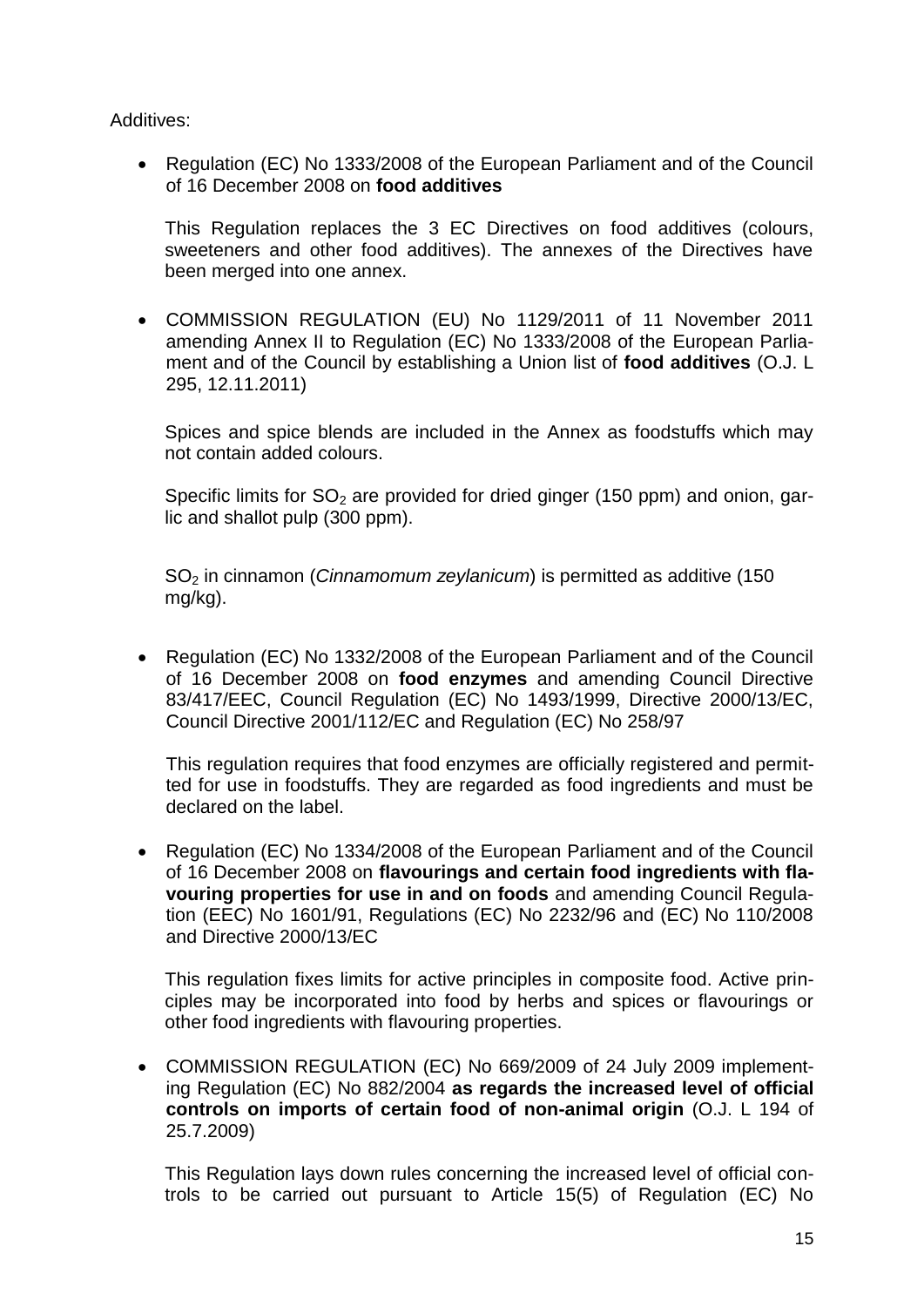882/2004 at the points of entry into EU on imports of the feed and food of nonanimal origin listed in Annex I to this Regulation.

Irradiation:

[EU overview at: http://ec.europa.eu/food/food/biosafety/irradiation/comm\\_legisl\\_en.htm](file://///server/alle/KOLLEGEN/AppData/Local/Microsoft/Windows/Temporary%20Internet%20Files/AppData/Local/Temp/notes903E3D/EU%20overview%20at:%20http:/ec.europa.eu/food/food/biosafety/irradiation/comm_legisl_en.htm)

 Directive 1999/2/EC of 22 February 1999 on the approximation of the laws of the Member States concerning **foods and food ingredients treated with ionizing radiation** (O.J. L 66, 13.3.1999)

Condition for authorising food radiation:

- 1. Food irradiation may be authorised only if:
	- there is a reasonable technological need,
	- it present no health hazard and is carried out under the conditions proposed,
	- it is of benefit to the consumer,
	- it is not used as a substitute for hygiene and health practices or for good manufacturing or agricultural practice.
- 2. Food irradiation may be used only for the following purposes:
	- to reduce the incidence of food-borne disease by destroying pathogenic organisms,
	- to reduce spoilage of foodstuffs by retarding or arresting decay processes and destroying spoilage organisms,
	- to reduce loss of foodstuffs by premature ripening, germination or sprouting,
	- to rid foodstuffs of organisms harmful to plant or plant products.
- Directive 1999/3/EC of 22 February 1999 on the establishment of a Community **list of foods and food ingredients treated with ionizing radiation** (O.J. L 66, 13.3.1999)
- Communication from the Commission on **foods and food ingredients authorized for treatment with ionizing radiation** in the Community (O.J. C 241, 29.8.2001)
- Commission Decision of 23 October 2002 adopting the list of **approved facilities in third countries for the irradiation of foods** (O.J. L 287, 25.10.2002) amended by Decision of 7.10.2004 (O.J. L 314, 13.10.2004) and Decision of 4.12.2007 (O.J. L 323, 8.12.2007)
- List of Member States' **authorizations of food and food ingredients which may be treated with ionizing radiation** (O.J. C 56, 11.3.2003)
- **List of approved facilities for the treatment of foods and food ingredients with ionising radiation in the Member States** (According to Article 7(4) of Directive 1999/2/EC of the European Parliament and the Council on the approximation of the laws of the Member States concerning foods and food in-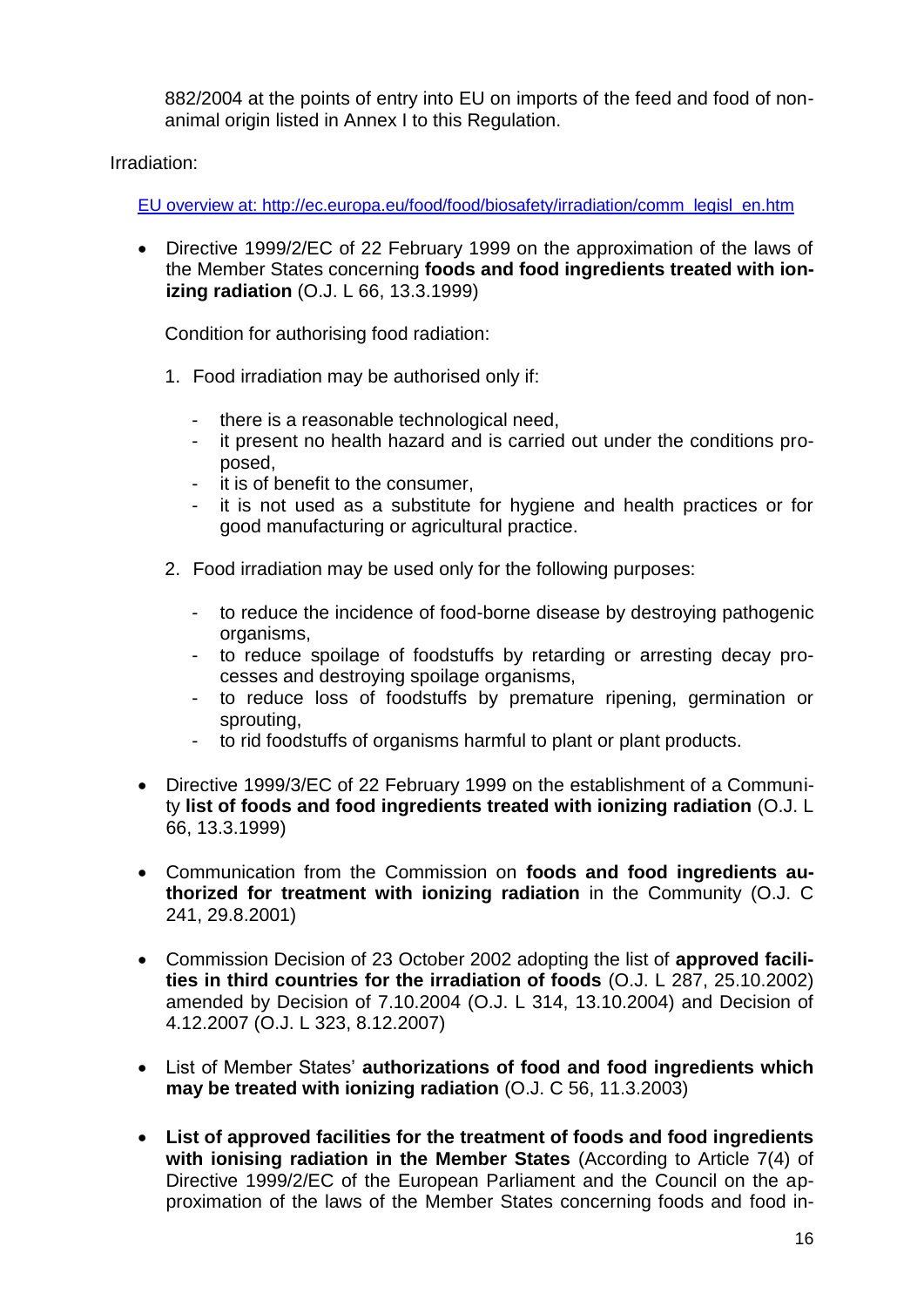gredients treated with ionising radiation ( 1 )) (This text cancels and replaces the text published in the Official Journal of the European Union C 336 of 17 November 2011, p. 14) (2012/C 265/04) (O.J. C 265, 1.9.2012)

- Commission Decision of 7 October 2004 **amending** Decision of 23 October 2002 adopting **the list of approved facilities in third countries for the irradiation of foods** (O.J. L 314, 13.10.2004) and amendments
- Commission Decision of 22 March 2010 amending Decision 2002/840/EC **as regards the list of approved facilities in third countries for the irradiation of foods** (O.J. L 75 of 23 march 2010)

Pesticides:

 Regulation (EC) No 396/2005 on **maximum residue levels of pesticides in or on food and feed of plant and animal origin** and amending Council Directive 91/414/EEC *(*O. J. L70, 16. 03. 2005)

This Regulation harmonizes legislation on pesticide residues within the EU.

- [Regulation \(EC\) No 299/2008 of the European Parliament and of the Council](http://eur-lex.europa.eu/LexUriServ/LexUriServ.do?uri=CELEX:32008R0299:EN:NOT) of 11 March 2008 amending Regulation (EC) No 396/2005 on maximum residue levels of pesticides in or on food and feed of plant and animal origin, as regards the implementing powers conferred on the Commission
- COMMISSION REGULATION (EU) No 212/2013 of 11 March 2013 **replacing Annex I to Regulation (EC) No 396/2005** of the European Parliament and of the Council as regards additions and modifications with respect to the products covered by that Annex ( O.J. L 68, 12.3.2013)

Spices and the aromatic herbs can be found in the categories VEGETABLES FRESH OR FROZEN – **Fruiting vegetables** – Solanacea (paprika) and **Leaf vegetables and fresh herbs** and SPICES.

 [COMMISSION REGULATON](http://eur-lex.europa.eu/LexUriServ/LexUriServ.do?uri=CELEX:32008R0149:EN:NOT) (EC) No 149/2008 of 29 January 2008 amending Regulation (EC) No 396/2005 of the European Parliament and of the Council by **establishing Annexes II, III and IV setting maximum residue levels for products covered by Annex I thereto.** 

**Dehydration factors** may be applied to dried peppers and dried herbs and all active substances listed in the Annexes of Regulation 396/2005 or not.

[http://www.esa](http://www.esa-spies.org/download/dehydrationfactorsjournalofconsumerrotectionandfoodsafety.pdf)[spies.org/download/dehydrationfactorsjournalofconsumerrotectionandfoodsafety.pdf](http://www.esa-spies.org/download/dehydrationfactorsjournalofconsumerrotectionandfoodsafety.pdf)

Based on these provisions ESA has proposed dehydration factors to be applied when assessing pesticide residues in dried peppers and dried herbs. These dehydration factors have been presented to the EU Commission for consideration and inclusion into Annex VI of Regulation 396/2005. They have been published on the ESA website and in the Journal of Consumer Protection and Food Safety, German Federal Office for Consumer Protection and Food Safety (BVL), Heft 4, November 2008).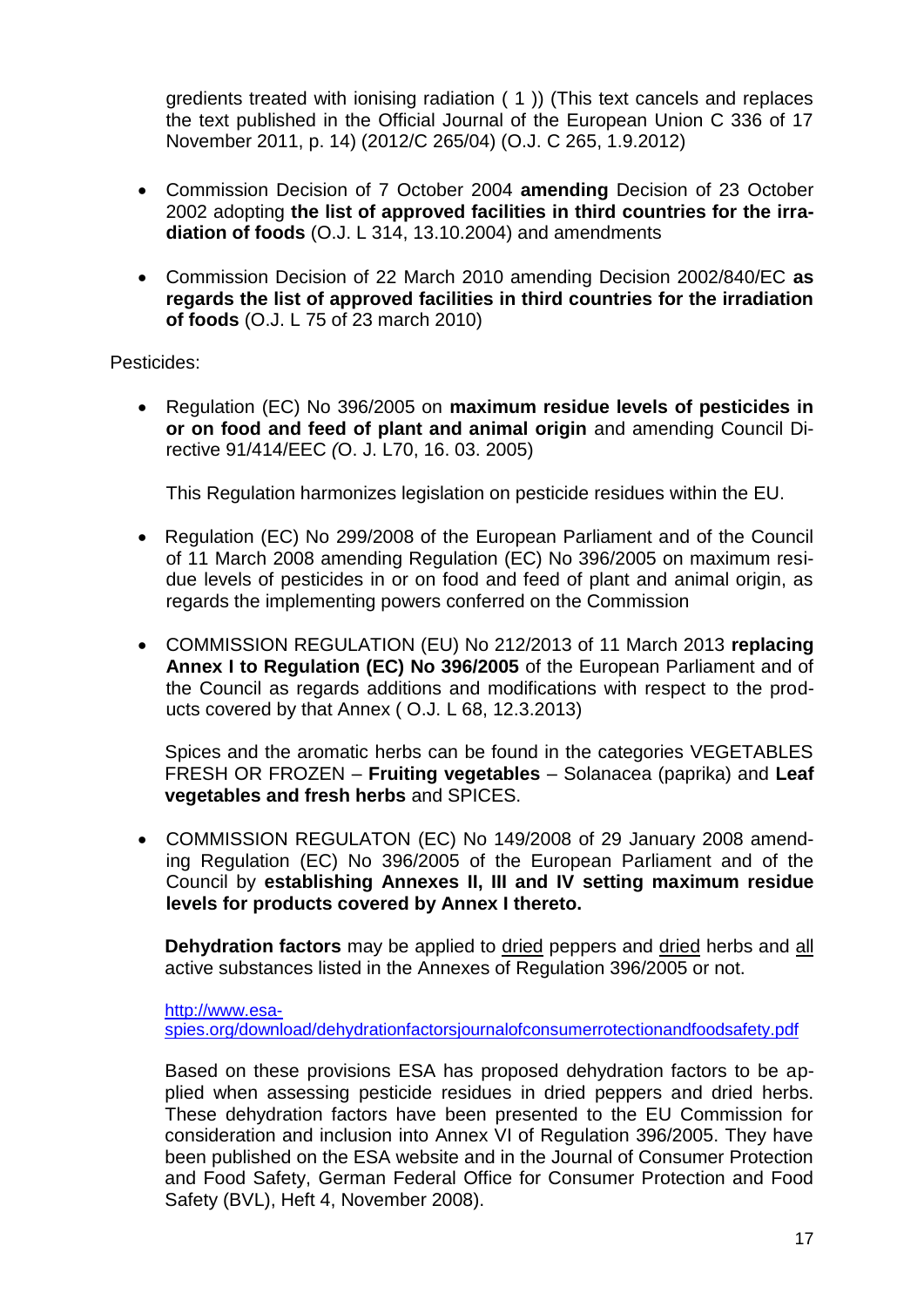- [COMMISSION REGULATION](http://eur-lex.europa.eu/LexUriServ/LexUriServ.do?uri=CELEX:32008R0839:EN:NOT) (EC) No 839/2008 of 30 August 2008 amending Regulation (EC) No 396/2005 of the European Parliament and of the Council **as regards Annexes II, III and IV on maximum residue levels of pesticides in or on certain products.**
- [COMMISSION REGULATION](http://eur-lex.europa.eu/LexUriServ/LexUriServ.do?uri=CELEX:32008R0260:EN:NOT) (EC) No 260/2008 of 18 March 2008 amending Regulation (EC) No 396/2005 of the European Parliament and of the Council by **establishing Annex VII listing active substance/product combinations covered by a derogation as regards post-harvest treatments with a fumigant**

**The pesticide database of the EU Commission** can be found at:

[http://ec.europa.eu/food/plant/pesticides/eu-pesticides](http://ec.europa.eu/food/plant/pesticides/eu-pesticides-database/public/?event=homepage&language=EN)[database/public/?event=homepage&language=EN](http://ec.europa.eu/food/plant/pesticides/eu-pesticides-database/public/?event=homepage&language=EN) and at [http://ec.europa.eu/food/plant/protection/pesticides/database\\_pesticide\\_en.htm](http://ec.europa.eu/food/plant/protection/pesticides/database_pesticide_en.htm)

#### Hygiene:

 Regulation (EC) No 852/2004 of the European Parliament and of the Council of 29 April 2004 on the **hygiene of foodstuffs** (OJ L 139, 30.4.2004)

This regulation stipulates that Food business operators producing or harvesting plant products are to take adequate measures, to ensure hygienic production, transport and storage conditions for, and the cleanliness of, plant products. Food business operators are to keep and retain records relating to measures put in place to control hazards in an appropriate manner, commensurate with the nature and size of the food business. Food business operators are to make relevant information contained in these records available to the competent authority and receiving food business operators on request.

As regards the **hygiene of imported food**, the following hygiene requirements are applicable:

The operators:

- Are to ensure that the products are protected against contamination and to use potable water, or clean water, whenever necessary to prevent contamination;
- Are to comply with appropriate Community and national legislative provisions relating to the control hazards in primary production and associated operation;
- Are to keep clean and, where necessary after cleaning, to disinfect, all the equipment, containers and places the spices are in contact with;
- Are to take account of the results of any relevant analyses carried out on samples taken from plants or other samples that have importance to human health
- Are to take appropriate remedial action when informed of problems identified during official controls;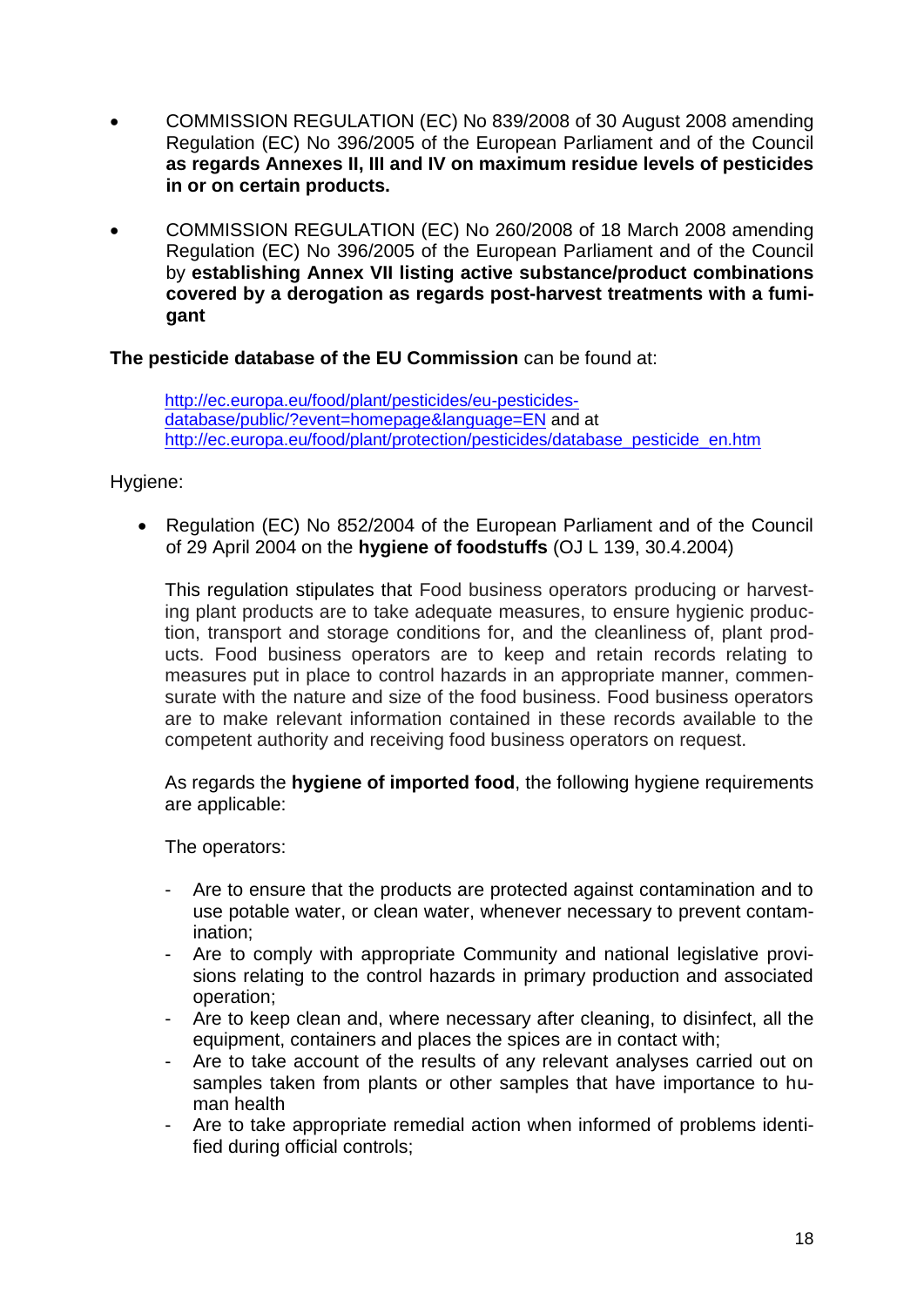- Guidance Document Implementation of certain provisions of Regulation (EC) No 852/2004 on the hygiene of foodstuffs. At: http://ec.europa.eu/food/food/biosafety/hygienelegislation/guidance\_doc\_852- 2004\_en.pdf
- Corrigendum to Regulation (EC) No 882/2004 of the European Parliament and of the Council of 29 April 2004 on official controls performed to ensure the verification of compliance with feed and food law, animal health and animal welfare rules (O.J. L 191, 30.4.2004)

Import controls:

- COMMISSION REGULATION (EC) No 669/2009 of 24 July 2009 implementing Regulation (EC) No 882/2004 of the European Parliament and of the Council as regards the **increased level of official controls on imports of certain feed and food of non-animal origin** and amending Decision 2006/504/EC (O.J. L 194, 25.7.2009)
- COMMISSION REGULATION (EU) No 212/2010 of 12 March 2010 amending Regulation (EC) No 669/2009 implementing Regulation (EC) No 882/2004 of the European Parliament and of the Council as regards the increased level of official controls on imports of certain feed and food of non-animal origin (OJ L 65, 13.3.2010)
- COMMISSION REGULATION (EU) No 878/2010 of 6 October 2010 **amending Annex I** to Regulation (EC) No 669/2009 as regards the increased level of official controls on imports of certain food and feed of non-animal origin (O.J. L 264 of 7.10.2010)

Rapid Alerts:

Rapid Alerts at: [http://ec.europa.eu/food/food/rapidalert/archive\\_en.htm](http://ec.europa.eu/food/food/rapidalert/archive_en.htm)

*Relevant ESA documents are available at: [www.esa-spices.org](http://www.esa-spices.org/)*

#### **Appendix V Dehydration Factors**

| <b>Product</b>          | <b>Dehydration Factor</b> |
|-------------------------|---------------------------|
| <b>Basil</b>            |                           |
| Celery leaves           | 10                        |
| Chervil                 | 5                         |
| <b>Chives</b>           |                           |
| <b>Coriander leaves</b> | 13                        |
| Dill tops               |                           |
| Garlic                  | 3                         |
| Laurel leaves           |                           |
| Lovage leaves           |                           |
| Marjoram                |                           |
| Onion                   | 9                         |
| Oregano                 | 6                         |
| Parsley leaves          | 6                         |